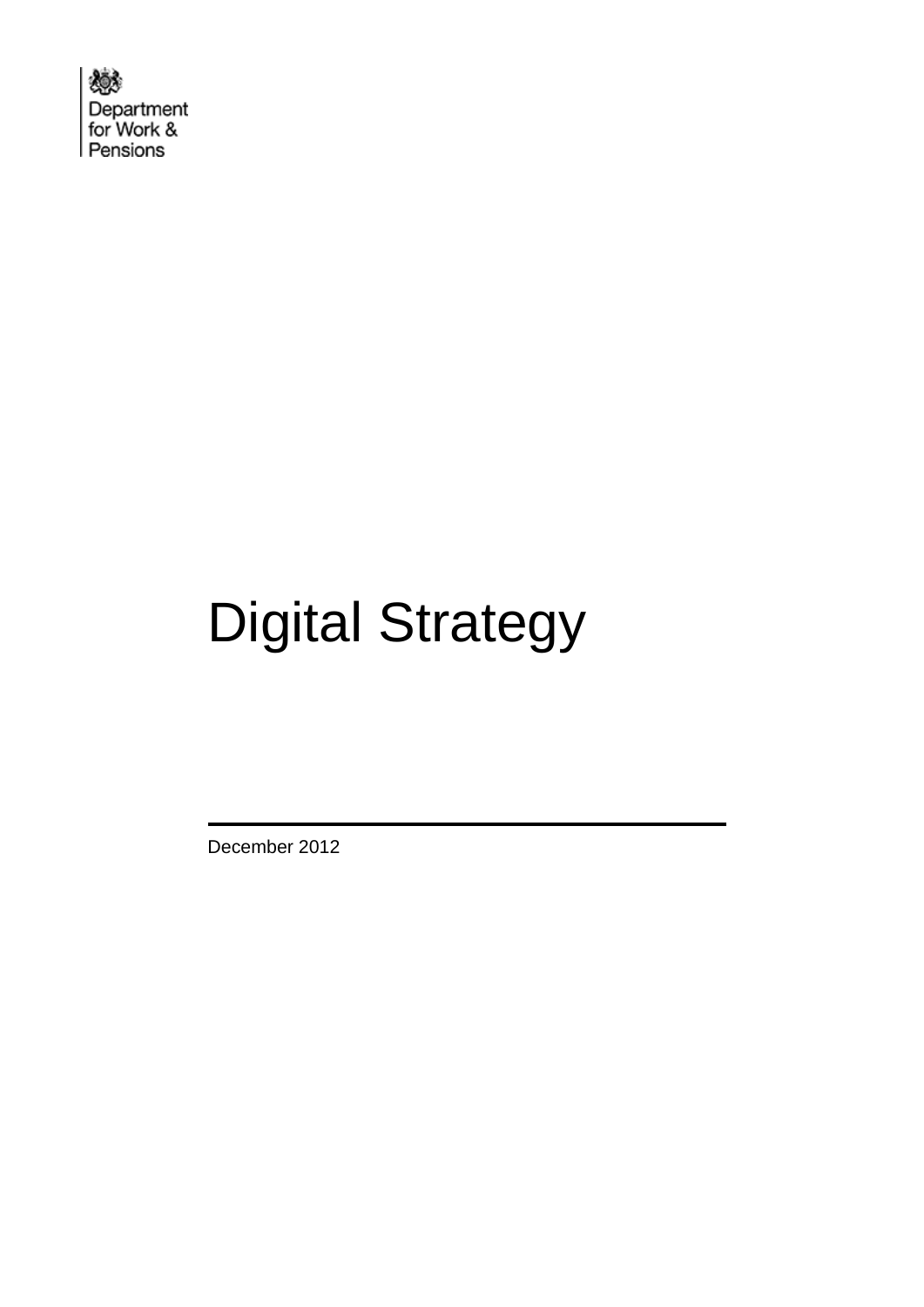## Executive summary

Digital by default: high quality digital services, focused on users, and clear support for those who are not yet online

Our department serves a vital purpose: helping people to lift themselves out of poverty, and stay out of poverty. At the same time, we are delivering a huge programme of reforms, in a world where we need to spend less.

To meet these challenges, we need to change what we do. This strategy sets out how the Department will become digital by default: providing high quality digital services people prefer to use.

Technology is transforming the way people interact with each other and the world around them. People increasingly expect to be able to access services digitally at a time which suits them – and expect those services to be easier to use than the nondigital equivalent.

While some DWP users are not yet online, nearly four-fifths of future Universal Credit claimants use the internet, and digital usage is increasing generally. Some of our services are already available online, but many of these digital services are not intuitive or responsive enough to user needs. This can drive unnecessary contact through other, more expensive channels if people are unable to complete a process online.

Increasing the scope and usage of digital services offers huge potential benefits for users, for our staff and for the taxpayer. But these benefits will only be realised if more people choose digital, and they will only do so if we offer high quality services. This means services that:

- are built around the needs of users;

- are improved continually on the basis of user feedback and analytics, so that they meet clear service standards;

- work across different benefits and integrate smoothly with non-digital channels;

- are engineered to work across a range of devices;

- keep personal data secure and protect taxpayers' money from fraud; and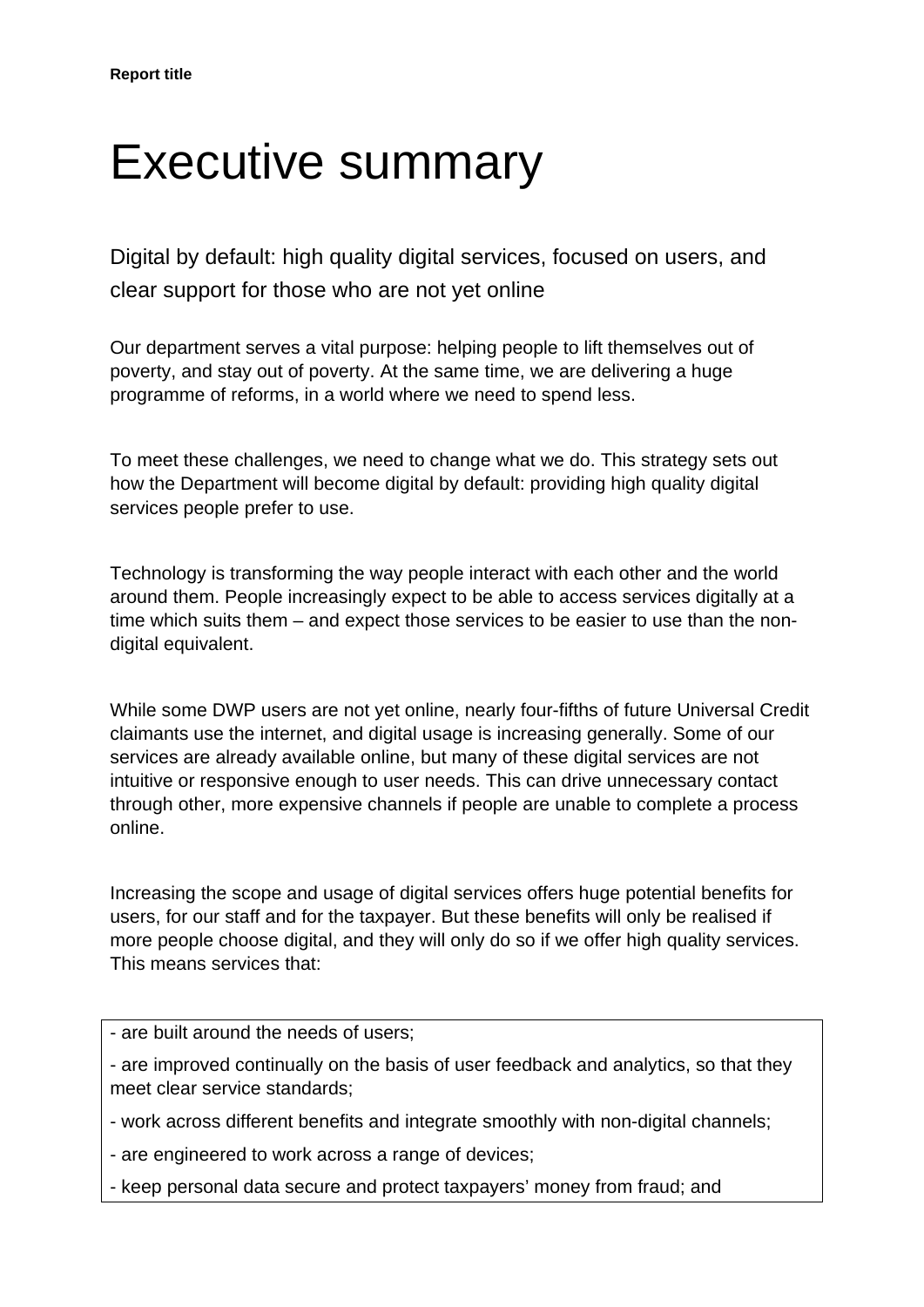- are quick and easy to access.

The strategy sets out sixteen actions to achieve this under four themes:

#### **Delivering high quality digital services**

1. Adopt a new approach to designing services, focusing on increased agility in development and continuous improvement of services on the basis of user feedback

2. Deliver three exemplar digital services, starting from 2013: Universal Credit, Personal Independence Payment and Carer's Allowance

3. Redesign services handling over 100,000 transactions a year, and look for opportunities to improve user and staff experience by digitalising other areas of the **Department** 

4. Work with Government Digital Service to develop a digital by default standard for all new and redesigned services

5. Produce a consistent set of management information to ensure we are able to meet this standard or identify improvements we need to make

#### **Supporting people to use our services**

6. Use our existing phone and face-to-face channels to signpost people to digital options and help people to use digital services where they are having difficulties

7. Ensure that digital skills are a key part of the support offered to jobseekers to help them back to work

8. Work in partnership with other government departments and organisations to increase digital skills among disadvantaged groups

9. As use of digital channels increases over time, consider how best to deliver assisted digital support

#### **Changing the way we make policy**

10. Ensure that policymakers and delivery experts work closely together to design digital services built around user insight

11. Use digital channels to engage with a wider range of views and expertise, integrating online tools with non-digital channels

#### **Transforming how we work**

12. Appoint a board level digital champion to co-ordinate and direct the digital agenda across the Department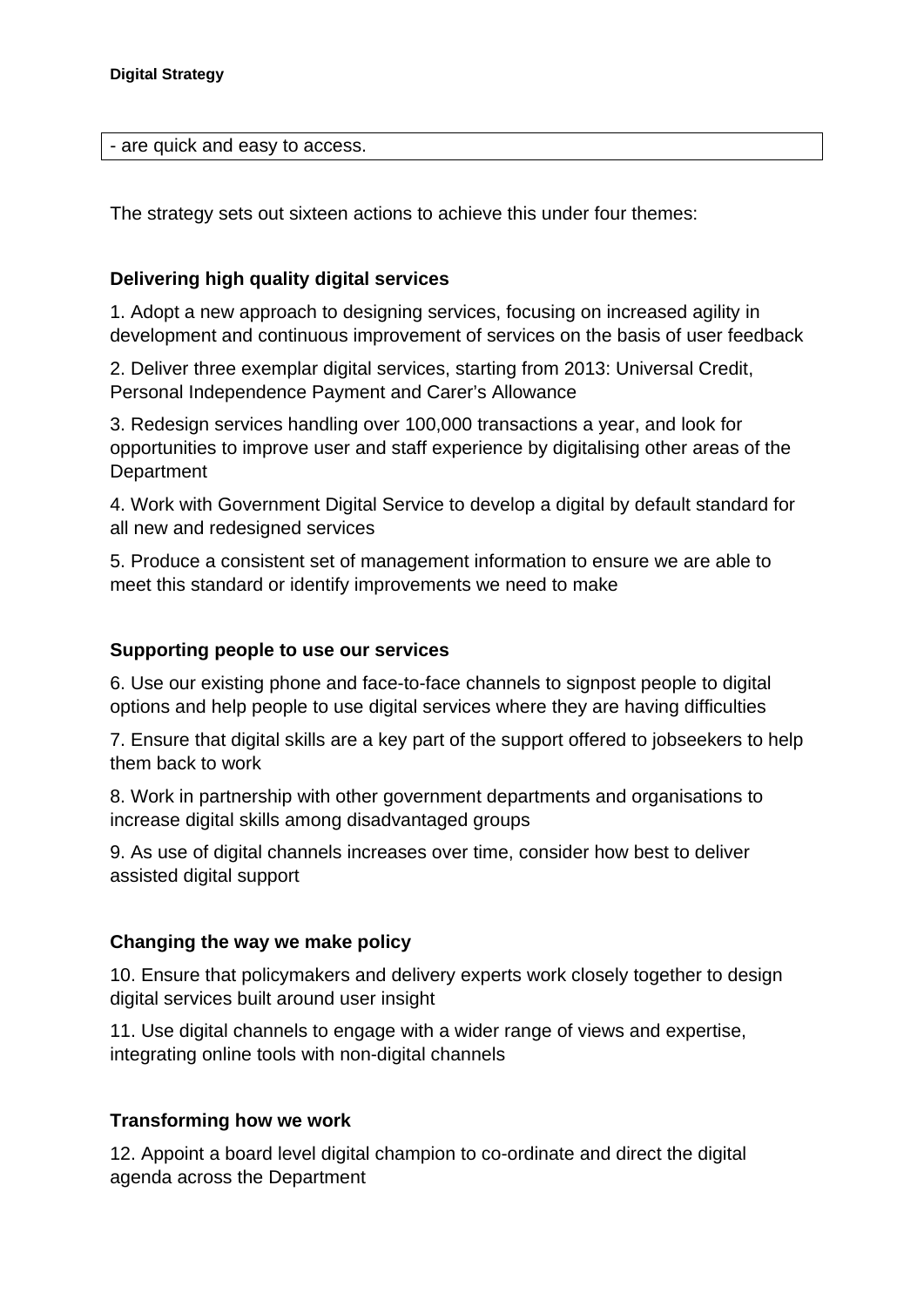#### **Digital Strategy**

13. Ensure skilled and experienced managers are in place with clear accountability for the quality and take up of digital services

14. Identify any gaps in the Department's technical capabilities around digital and address these through external recruitment and internal development

15. Ensure that all staff, particularly on the frontline, have the digital skills and knowledge needed to undertake changing job roles

16. Change legislation or internal processes which prevent services from being delivered online, and build in flexibility to allow for continuous improvement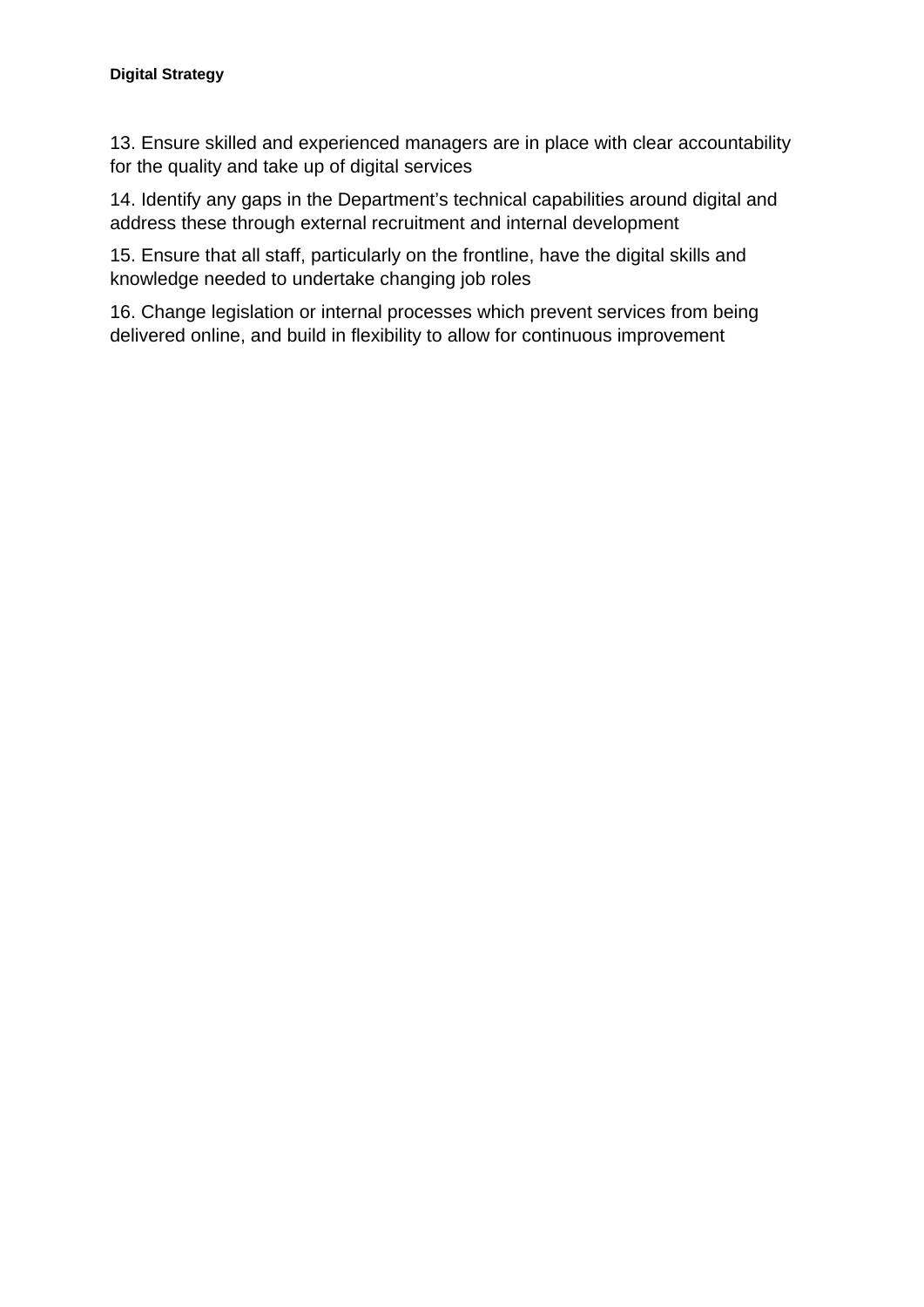# **Contents**

| 1              |     |  |  |  |  |  |
|----------------|-----|--|--|--|--|--|
| $\overline{2}$ |     |  |  |  |  |  |
| 3              |     |  |  |  |  |  |
| 4              |     |  |  |  |  |  |
| 5              |     |  |  |  |  |  |
| 6              |     |  |  |  |  |  |
| 7              |     |  |  |  |  |  |
| 8              |     |  |  |  |  |  |
| 9              |     |  |  |  |  |  |
|                | 9.1 |  |  |  |  |  |
|                | 9.2 |  |  |  |  |  |
|                | 9.3 |  |  |  |  |  |
|                |     |  |  |  |  |  |
|                |     |  |  |  |  |  |
|                |     |  |  |  |  |  |
|                |     |  |  |  |  |  |
| 11             |     |  |  |  |  |  |
|                |     |  |  |  |  |  |
|                |     |  |  |  |  |  |
|                |     |  |  |  |  |  |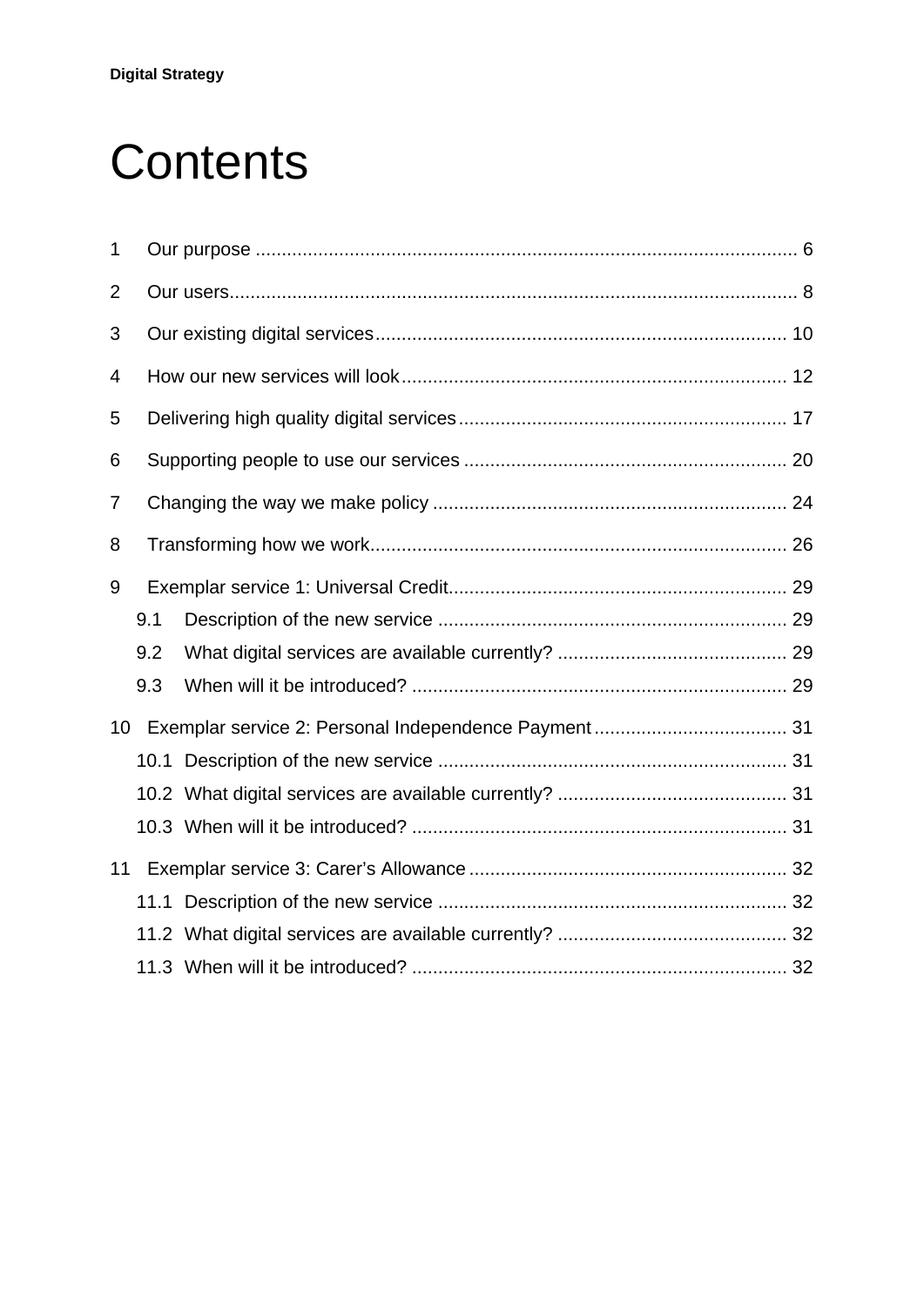## <span id="page-5-0"></span>1 Our purpose

Our purpose is vital: to help people lift themselves out of poverty and stay out of poverty

Through our own staff or through partners, we deliver crucial services to millions of people, ranging from paying pensions to helping people find work to supporting parents to make child maintenance arrangements.



As well as delivering these complex day-to-day operations, we are undertaking a series of once-in-a-generation reforms. The current welfare system has developed in a piecemeal fashion over decades. This has left us with a system which is overly complex and has not tackled poverty effectively, leading to spiralling costs and entrenched areas of deprivation. Our reforms will:

- ensure that work pays;
- build a fairer and more sustainable pension system; and
- support the most disadvantaged by tackling the root causes of poverty.

These reforms affect nearly every area of the Department, and most of our 20 million claimants and customers. To ensure that these changes are delivered successfully and on time, they will be introduced gradually over the course of the next decade.

At the same time, we need to reduce our costs and deliver greater value for the taxpayer, ensuring that we avoid mistakes and protect the system from fraud. We will only be able to achieve our policy objectives effectively by delivering our services in a more efficient way: predominantly through digital channels.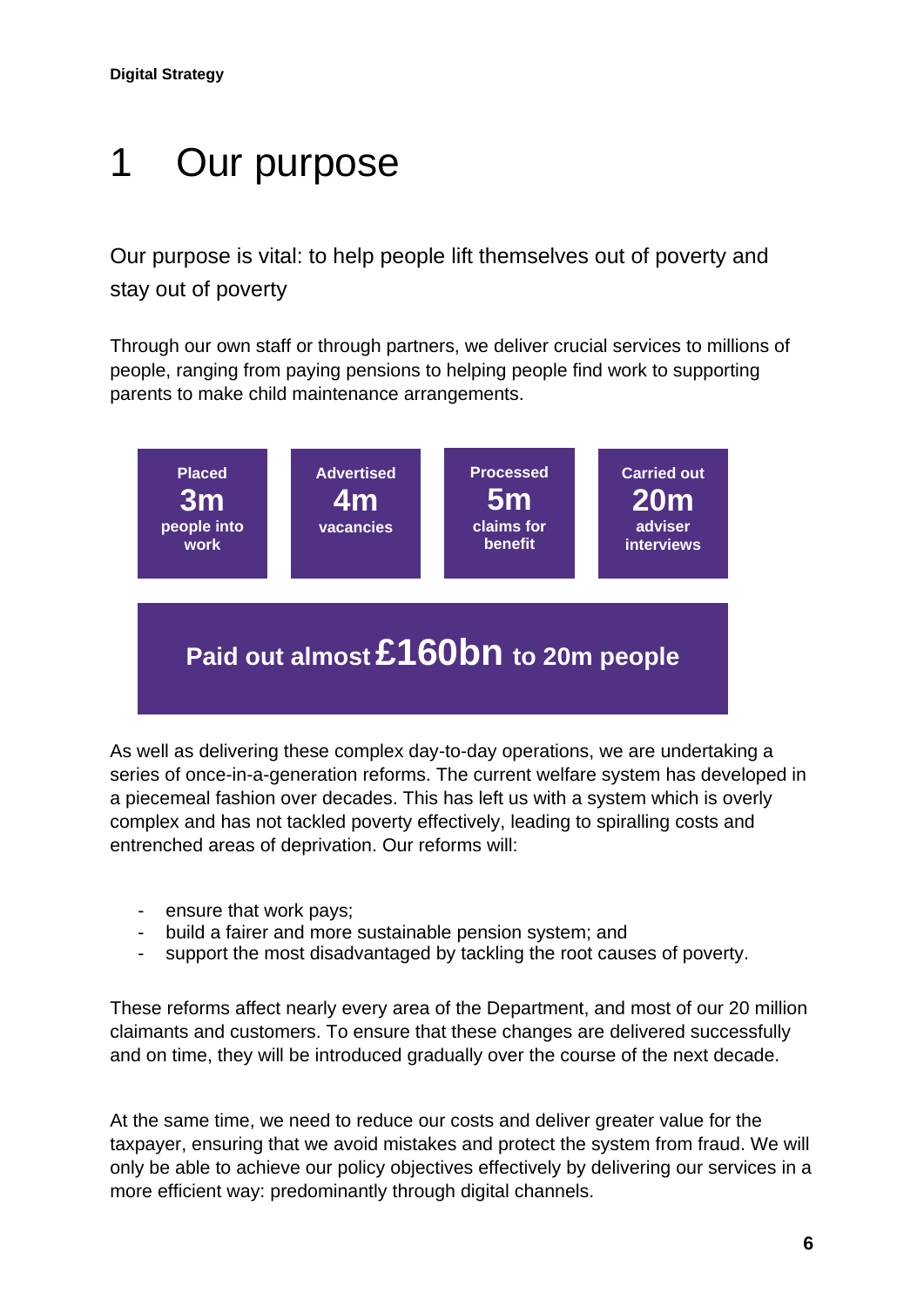Doing so will involve tackling particular problems which in the past have proved too challenging and have prevented us from implementing change rapidly: the huge scale and complexity of DWP's business; the reliance on outdated legacy systems; and the need to ensure that the most vulnerable claimants are not left behind.

We also need to consider the vital importance of keeping millions of people's details secure and protecting taxpayers' money from the risk of fraud. Because many of our services involve paying out money, our business is substantially different from other government departments who predominantly collect money. The level of assurance needed around identity and security is much greater to minimise the risk of fraudulent activity.

This strategy sets out how, by working differently and taking advantage of the opportunities offered by our programme of welfare reform, we can overcome these problems and transform the Department into a digital business fit for the 21<sup>st</sup> century.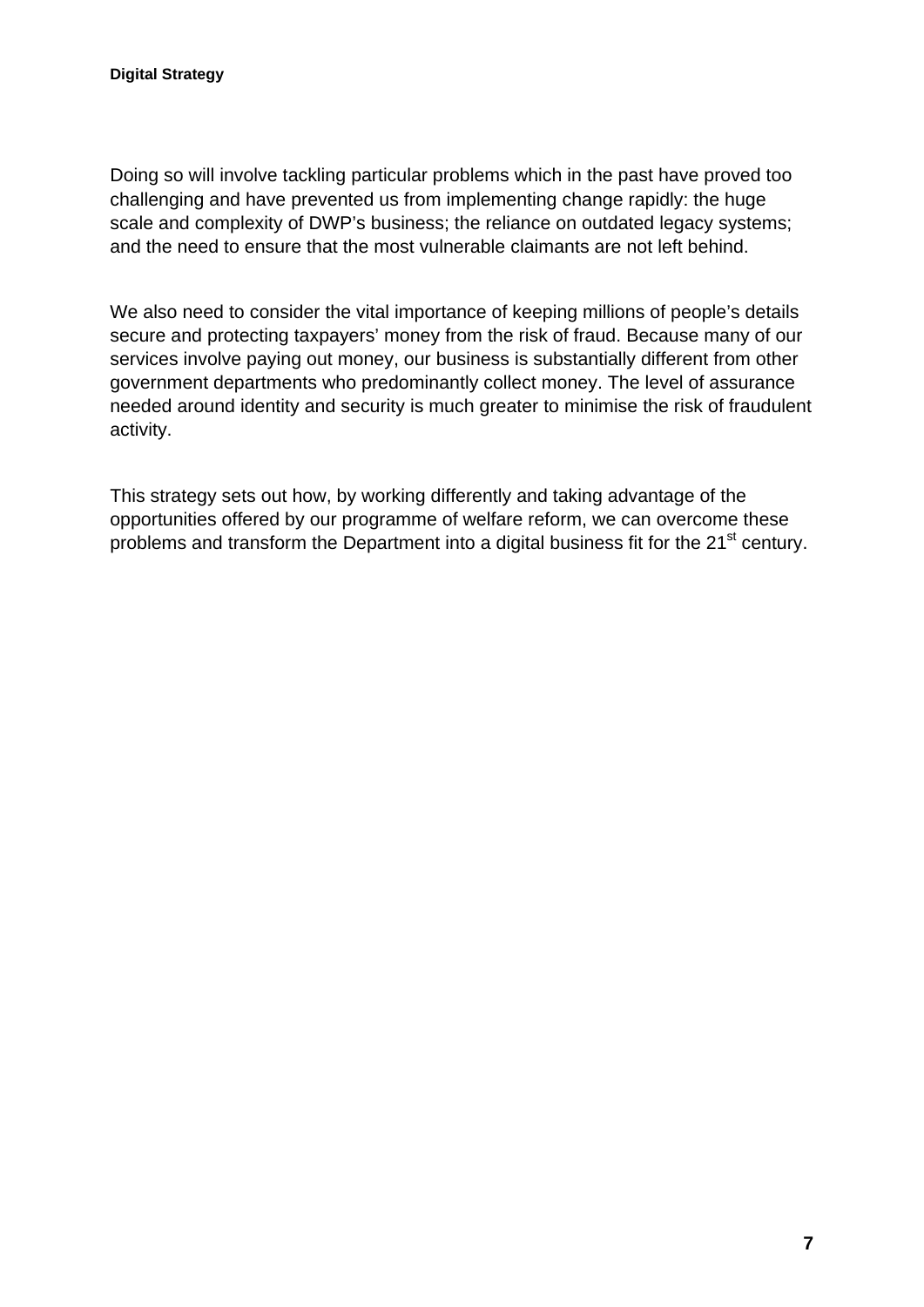## <span id="page-7-0"></span>2 Our users

Most of our customers and claimants are already online – and more are moving online all the time

The world around us is changing. For most people in the UK, the internet is now an integral part of everyday life. The [Digital Landscape Research](http://publications.cabinetoffice.gov.uk/digital/research/#uk-digital-landscape) published alongside the [Government Digital Strategy](http://publications.cabinetoffice.gov.uk/digital/strategy/) showed that 82 per cent of people are online, with 77 per cent of adults using the internet everyday. This revolution is transforming every part of society, changing the way people shop, interact with companies and service providers, and communicate with each other.

Digital offers huge opportunities for government too. Millions of transactions between government and citizens are already carried out online. But government has so far not kept up with the pace of social change: only 46 per cent of people have used government information or services online, compared to 52 per cent who have used internet banking or 57 per cent who have shopped for goods or services.

While the wider population is largely online, DWP's customers and claimants are in general less likely use the internet. The Digital Landscape Research shows that:

- 72 per cent of disabled people are online (compared to 85 per cent of nondisabled people); and
- only 59 per cent of people aged 65 and over are online.

Many users of DWP services are drawn from these demographic groups. However, the landscape of digital usage among DWP customers and claimants is complex. The introduction of Universal Credit will bring the Department into contact with a whole new section of society: people who are in work and would currently receive tax credits. [Nearly 80 per cent](http://research.dwp.gov.uk/asd/asd5/rports2011-2012/rrep800.pdf) of future Universal Credit claimants are already online, a similar proportion to the national average. These claimants use the internet for a variety of purposes, although a much lower proportion have made a claim for benefits online compared to other transactions such as online shopping or banking.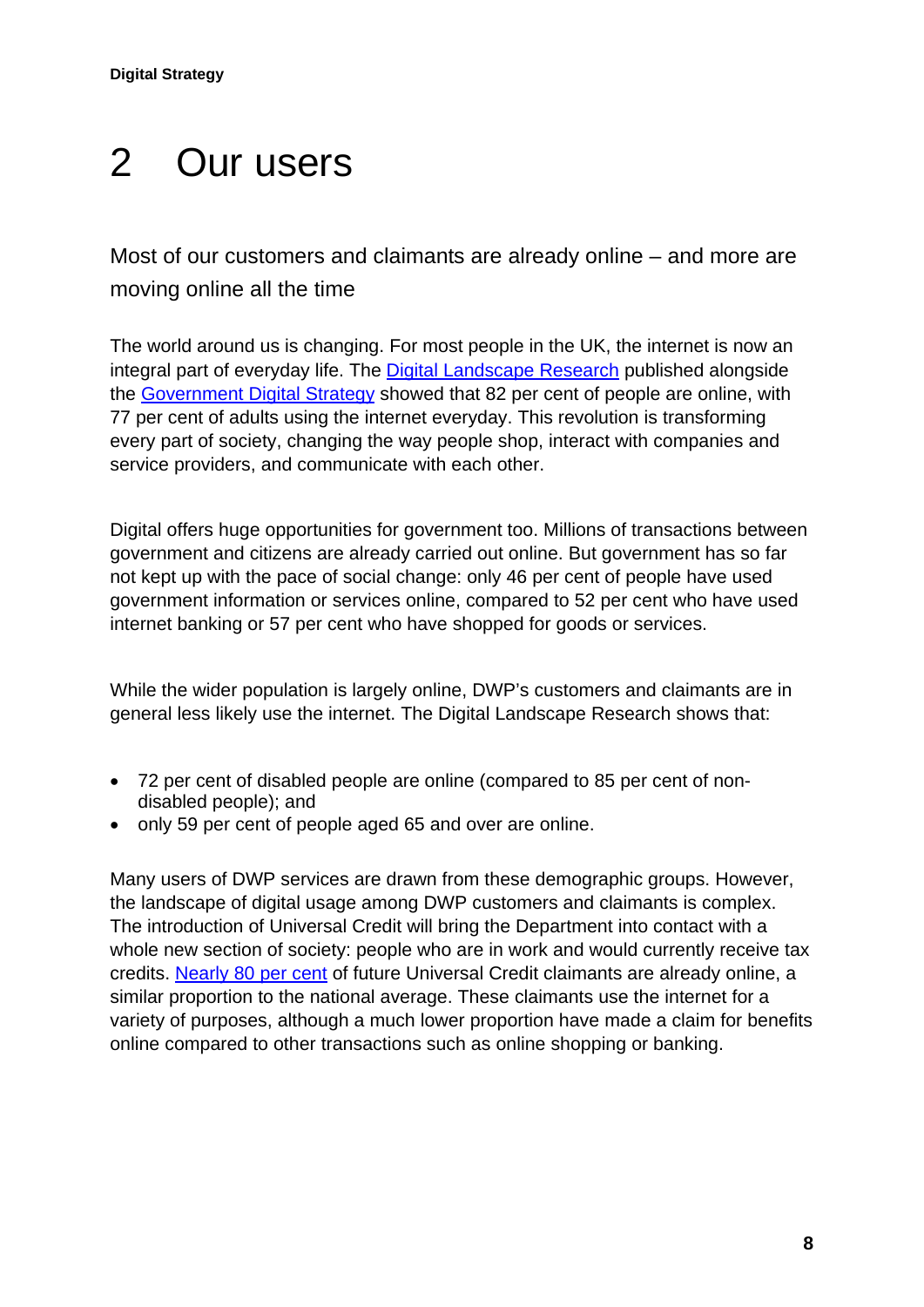#### **[Table 2.1: Use of technology in everyday life](http://research.dwp.gov.uk/asd/asd5/rports2011-2012/rrep800.pdf)**

#### Percentage of main claimants (4,280)

|                                                                                                                  | Use of technology in everyday life                       |                                                                      |                                                         |                                                                                     |  |
|------------------------------------------------------------------------------------------------------------------|----------------------------------------------------------|----------------------------------------------------------------------|---------------------------------------------------------|-------------------------------------------------------------------------------------|--|
| All main claimants                                                                                               | Already do<br>it/done it and<br>would like to<br>do more | I have done<br>this but am<br>not interested<br>in doing it<br>again | I have never<br>done this but<br>would like to do<br>it | Never done<br>and not<br>interested/<br>doesn't apply<br>to me/never<br>use service |  |
| Communicate with<br>friends or family through<br>social network site like<br>Twitter, Facebook or<br><b>Bebo</b> | 50                                                       | 4                                                                    | 3                                                       | 43                                                                                  |  |
| Internet or online<br>shopping (for example,<br>grocery shopping, travel<br>tickets                              | 48                                                       | 4                                                                    | 5                                                       | 43                                                                                  |  |
| Use a self-service till in a<br>supermarket or shop                                                              | 61                                                       | 8                                                                    | 3                                                       | 28                                                                                  |  |
| Use online banking<br>Find out about<br>government services<br>online (e.g. which<br>benefits you might be       | 41                                                       | $\overline{2}$                                                       | 6                                                       | 49                                                                                  |  |
| entitled to)<br>Put in a new claim for<br>any benefits online                                                    | 40<br>12                                                 | 3<br>$\overline{2}$                                                  | 16<br>29                                                | 40<br>56                                                                            |  |
| Search for a new job<br>online                                                                                   | 51                                                       | $\overline{2}$                                                       | 10                                                      | 36                                                                                  |  |

Generally, levels of internet usage are increasing rapidly. [One in ten](http://downloads.bbc.co.uk/learning/learningoverview/bbcmedialiteracy_26072012.pdf) people have come online for the first time over the last two years. For older people there is an upward trend in usage which is likely to accelerate in the future. Of people aged between 55 and 64, who will become eligible for their State Pension within the next decade, seven in ten use the internet. Although in the wider population levels of nonusage are higher among disabled people, around three quarters of people receiving DLA are online.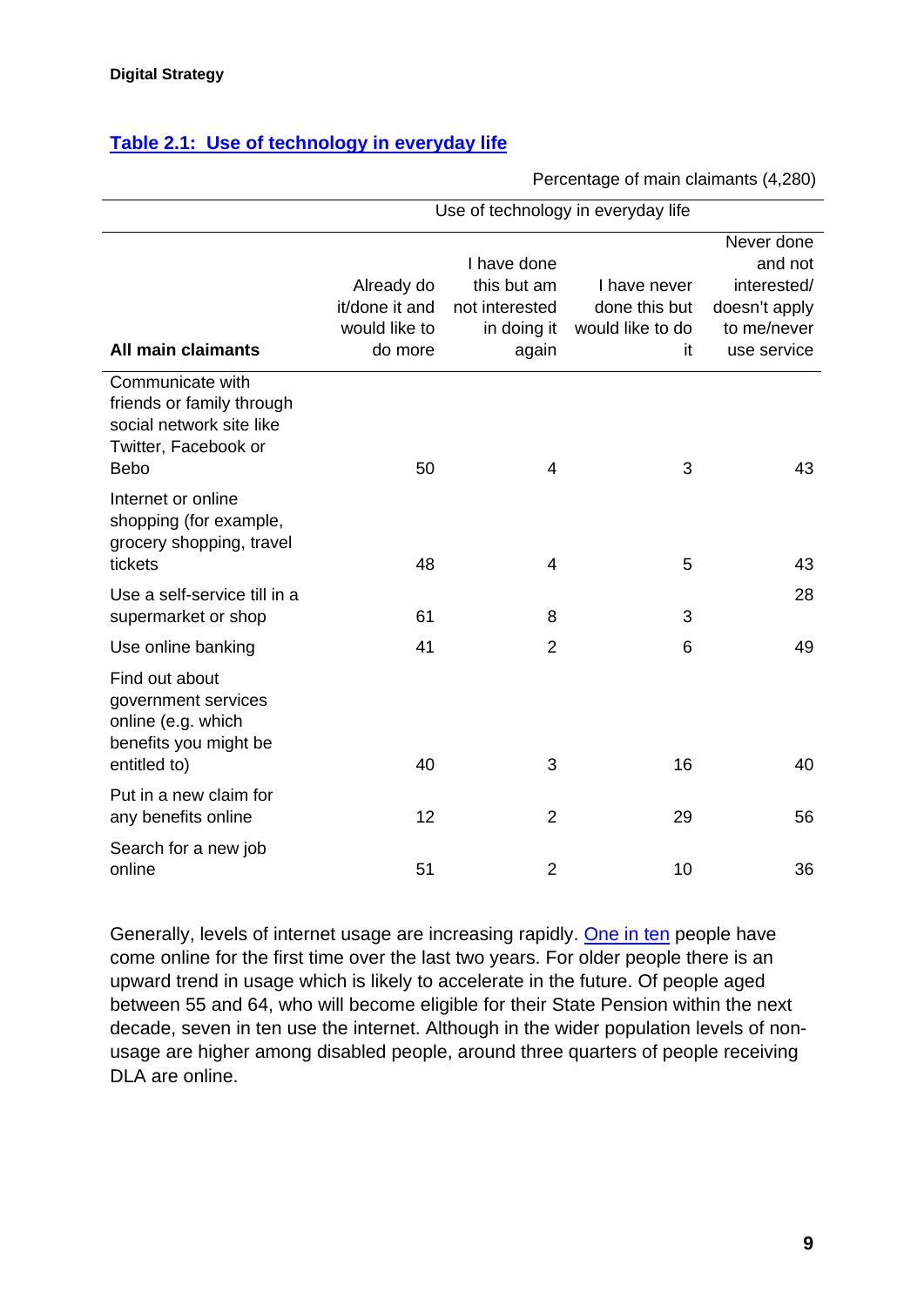### <span id="page-9-0"></span>3 Our existing digital services

Some of our services are available online, but there is a long way to go

People can currently make a claim for [Jobseeker's Allowance](https://www.gov.uk/jobseekers-allowance/how-to-claim) or their [State Pension](https://www.gov.uk/claim-state-pension-online) online, and can make a claim or report a change of circumstances for [Carer's](https://www.gov.uk/carers-allowance/how-to-claim)  [Allowance.](https://www.gov.uk/carers-allowance/how-to-claim) A number of DWP informational services are also available digitally, such as the [Benefit Adviser](https://www.gov.uk/benefits-adviser) service which allows people to calculate their potential entitlement and how much better off they could be in work.

We are also launching two new digital services: My Benefits Online and Universal [Jobmatch.](https://www.gov.uk/jobs-jobsearch) My Benefits Online enables claimants to check details about claims, awards and payments for JSA, Employment and Support Allowance (ESA), Income Support (IS), DLA and Attendance Allowance (AA). Universal Jobmatch, which launched in November, and is covered in more detail below, is a new online jobsearch service for jobseekers and employers.

Nearly 40 per cent of people now claim JSA online, and this proportion is increasing rapidly. Only around 15 per cent of claims for State Pension are made online, although this is at least in part because the digital service was not actively promoted until recently – since when take up has begun increase.

However, these services are often not as simple or intuitive as the best digital services across government and other sectors. In part, this is because many of the Department's digital services are adaptations of non-digital processes, many of which were designed before digital was even an option.

But, equally, the way in which services have been designed in the past did not always place enough emphasis on the needs of the user. To drive take up digital channels will need to be more attractive and more operationally efficient than the non-digital alternative.

Our current digital services also only cover a small proportion of the Department's transactions, focusing mainly on new claims. While the Department takes around five million claims for benefit every year, we handle around 90 million interactions through phone or face-to-face channels for other reasons, such as reporting changes of circumstance.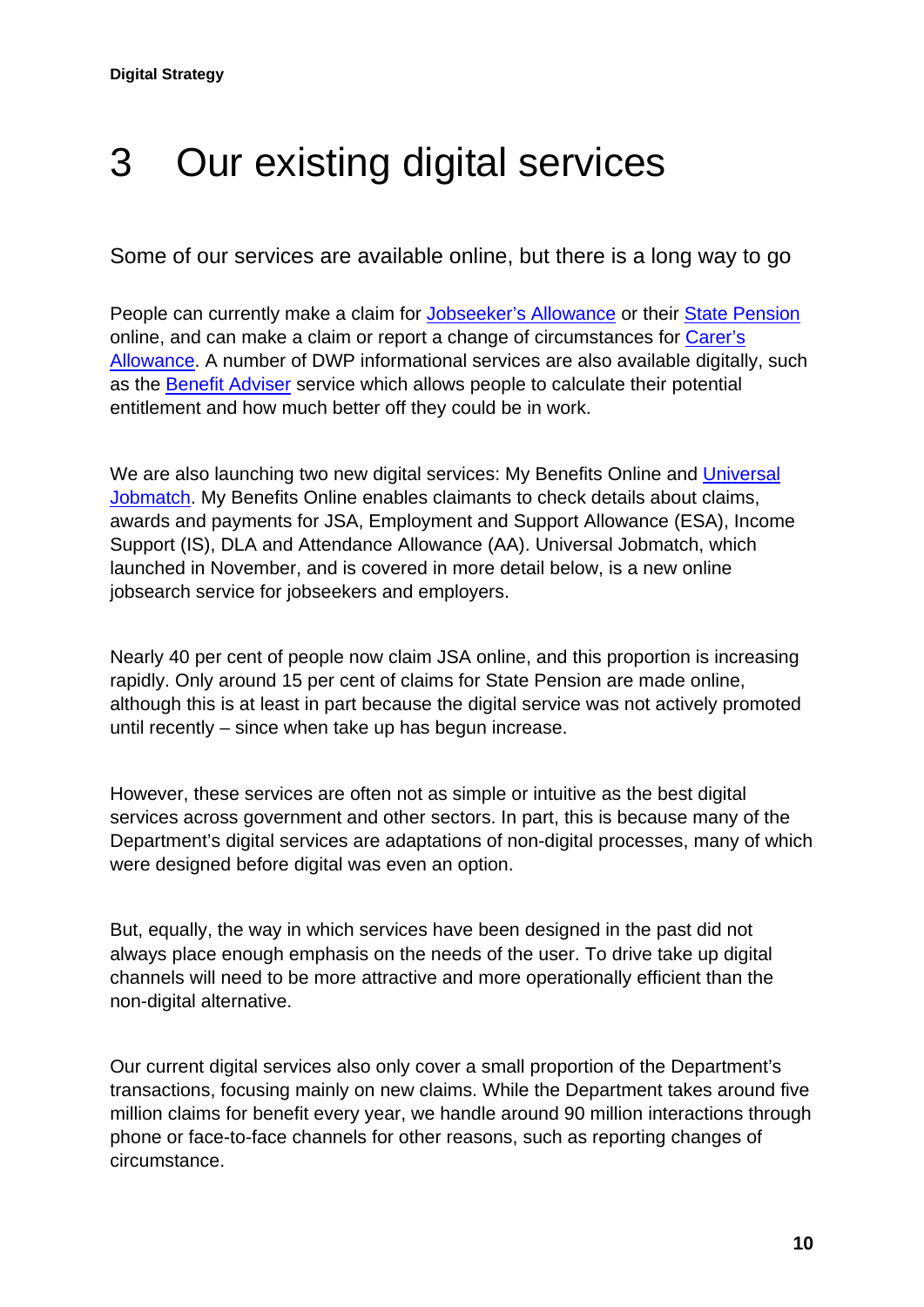This patchy coverage means that the Department does not have a clear 'digital proposition' for users: people can carry out some of their interactions with the Department through digital channels but for others need to resort back to non-digital alternatives, reducing the overall attractiveness of digital.

In many cases, even where a service has a digital front-end for users, the back-office processes underpinning this are still non-digital. For example, although Carer's Allowance currently has a digital claim form for users to complete, claims are then printed off and processed manually by DWP staff. As the [Digital Efficiency Report](http://publications.cabinetoffice.gov.uk/digital/efficiency/) recognises, the potential savings to be achieved from shifting to digital channels can only be fully realised by transforming the complete end-to-end business process.

Transforming the Department's major transactional services – that is, the main benefits and payments the Department delivers – could radically alter user experience for customers, claimants and employers. But we also need to look at how digital can transform other areas of our work, outside of these core services, such as how we work with partners and providers. These sorts of changes could potentially have the largest impact for our own staff, in terms of making a difference on a day-today basis.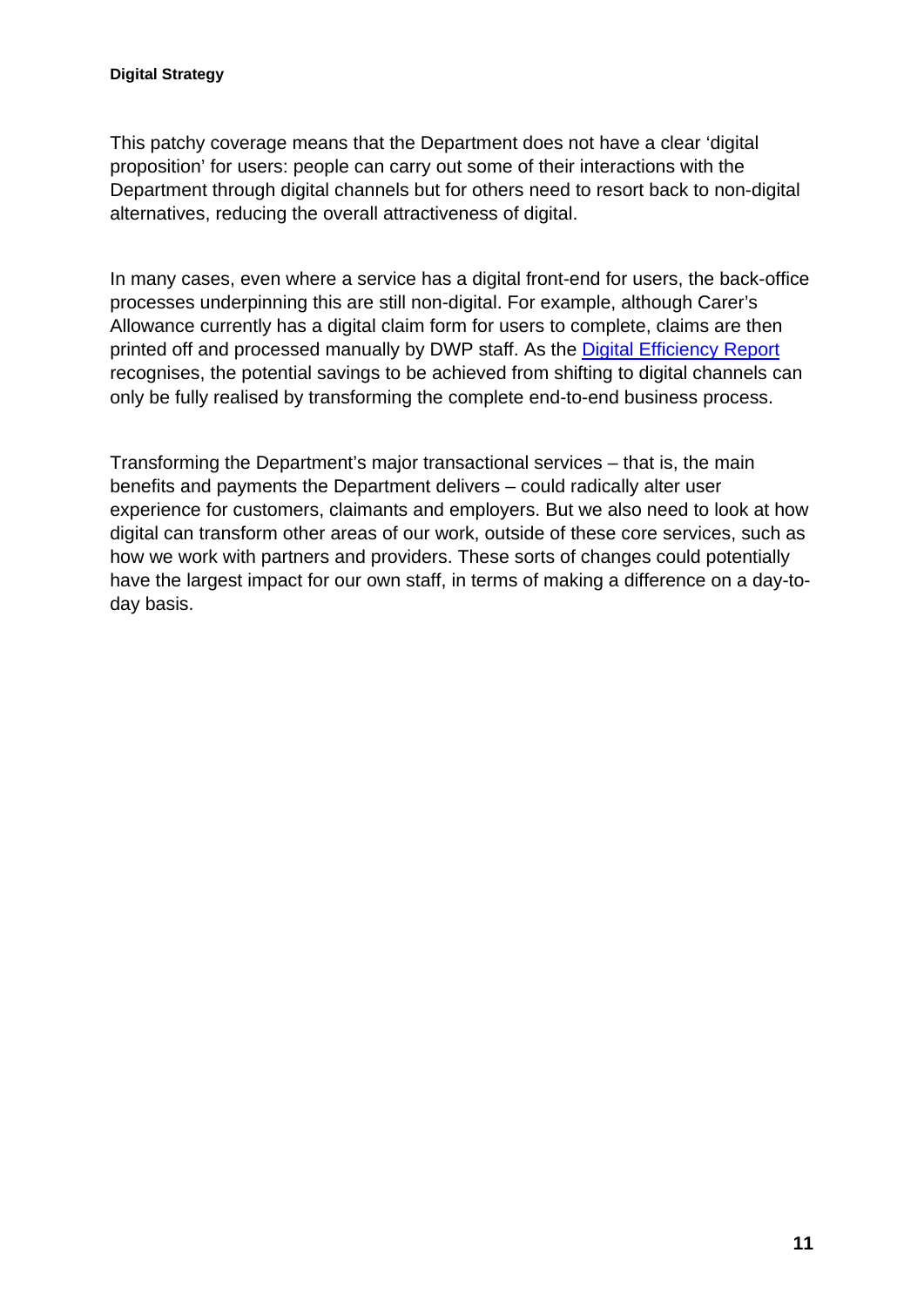### <span id="page-11-0"></span>4 How our new services will look

User focused, secure, easy to use and engineered to work across a range of devices

Digital technology offers us the opportunity to transform our business, benefiting the millions of people we serve, our staff and taxpayers who fund the system. There is a clear demand for digital services from DWP: many of the most viewed and searchedfor pages on [GOV.UK](https://www.gov.uk/) are DWP content.

Well-designed digital services are more efficient for users than their non-digital equivalents. But there are other considerable benefits of helping more people online. Our working-age users in particular need to be confident online to compete in the modern labour market. Many jobs are now only advertised online and most vacancies require digital skills, putting those who are digitally excluded at a disadvantage.

Confidence in using digital services can offer access to new opportunities and greater independence for people who might otherwise be isolated socially. And internet users have access to cheaper goods and services.

Supporting more people to get online can therefore contribute to our departmental objectives around supporting people into work and tackling poverty, as well as offering advantages for the Department and our staff.

By driving take up of digital services we can reduce how much it costs to serve customers and claimants, freeing up time for our staff to give more intensive support to those who need it. Evidence from the [Digital Efficiency Report](http://publications.cabinetoffice.gov.uk/digital/efficiency/) suggests that for some government transactions the average cost of a digital transaction can be almost 20 times lower than the cost of a telephone transaction, about 30 times lower than the cost of a postal transaction and about 50 times lower than a face-to-face transaction.

But to realise these kinds of savings we need to offer high quality digital services which people prefer to other channels. This means designing services centred on users, which are intuitive to use, feel secure without the need for onerous processes and reflect the different ways which people access the internet.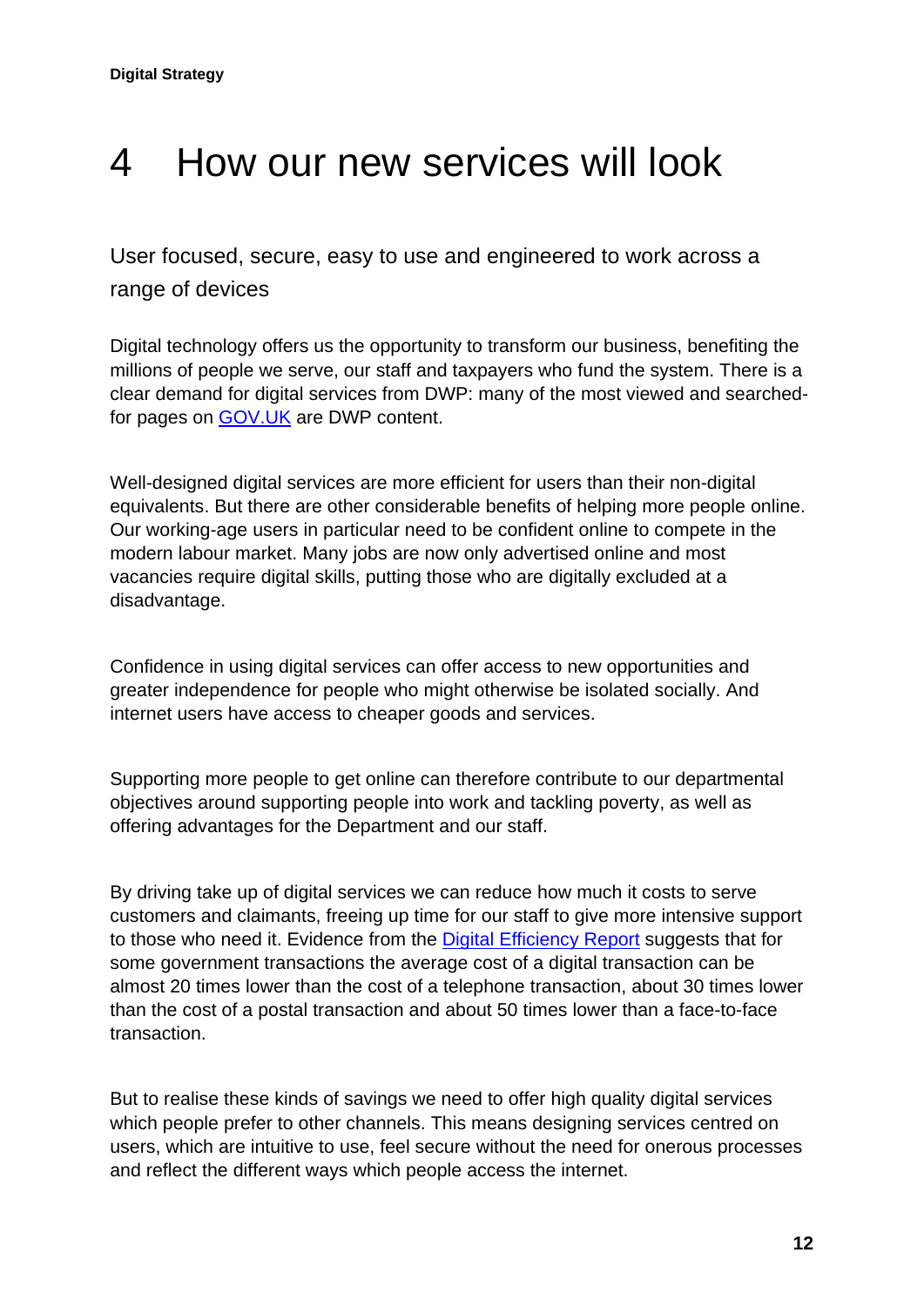These services need to be a joined up digital proposition, rather than a patchwork of digital services which only cover a small proportion of a person's interactions with the Department – whether this means making an initial claim, reporting changes of circumstance, interacting around appeals or managing overpayments.

**Focused on the needs of users***.* Even recognising the complexity of some of the transactions which DWP delivers, services should be designed with usability as a key consideration. They should be intuitive enough for most people to use without any further intervention, utilising tools such as validation to ensure that users know what information is required at what time.

Where people do become stuck during the process, they should as far as possible be able to solve this through online help and support such as FAQs or other online solutions – for example, co-browsing, where a DWP adviser is able to see the same screens as the user and guide them through the process. And as far as possible different services should be integrated and avoid duplicating processes or requests for information.

To ensure that this is the case, systems need to be tested extensively and continually with users and responsive enough that improvements can be made quickly and regularly.

**Secure but simple to access***.* Trust is a key issue surrounding the use of digital services. Nearly [one in five](http://research.dwp.gov.uk/asd/asd5/rports2011-2012/rrep800.pdf) people identify fears about data security as a reason they would not make an application for benefits online.

Identity assurance – confirming that someone is who they say they are – and data security are also vitally important to protect the welfare system from fraud. Because of the high level of detailed personal data the Department holds, many services could not be delivered digitally until a robust infrastructure to support this is in place.

However, we need to strike the right balance between usability and security: processes which are too onerous can drive people towards other channels. We will develop an approach across our digital services which balances these considerations.

**Engineered to work across a range of devices***.* The device landscape is constantly changing – for example, the use of tablets has increased rapidly over recent years. Different people use different devices for different purposes at different times of the day. Rather than developing expensive standalone apps for particular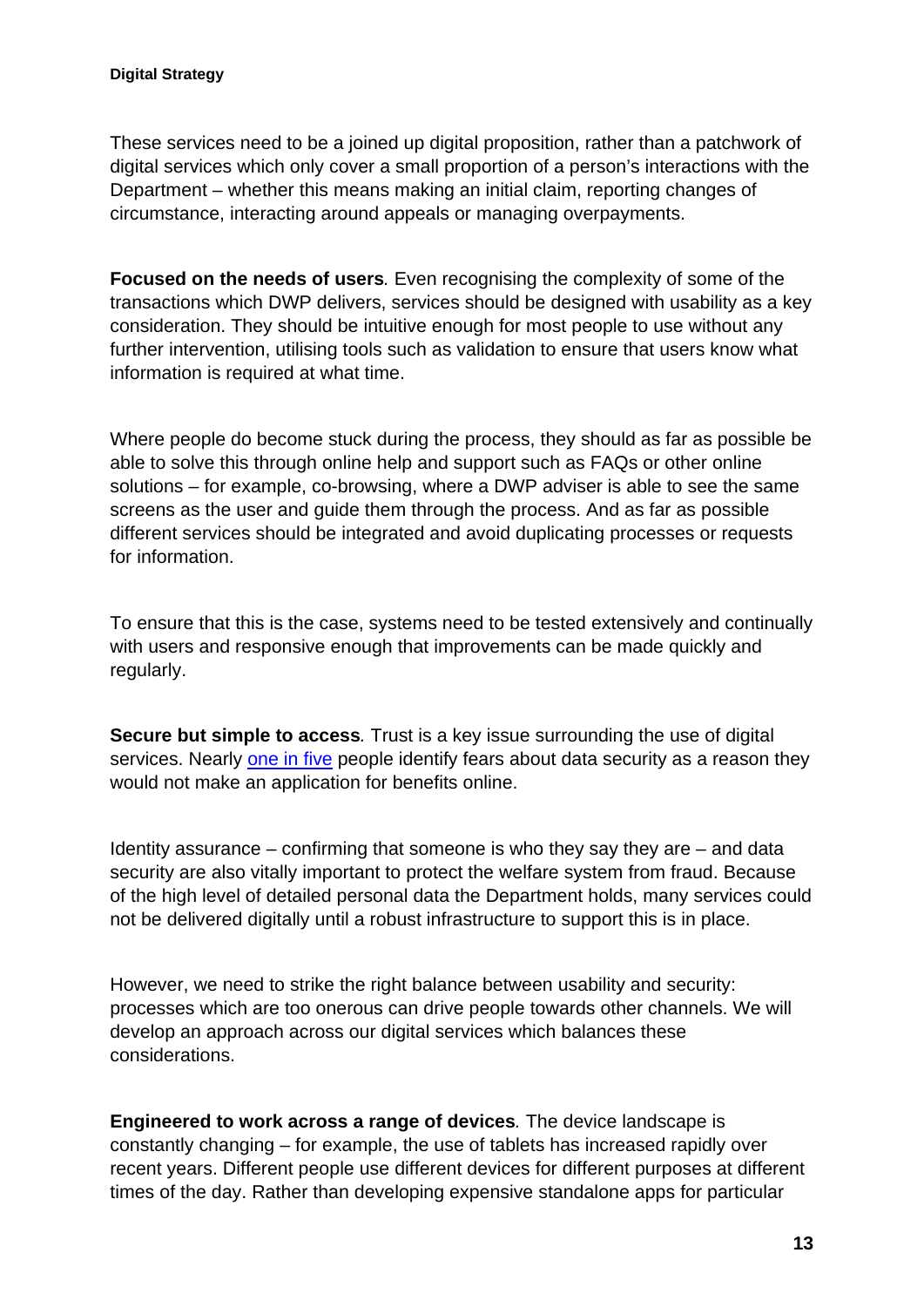devices, systems and platforms should be flexible and responsive enough to adapt to a range of devices through smarter engineering.

#### **In five years time, our digital services will:**

- be simple to understand and use, with complexity hidden away from the user;
- be rapidly iterated so that we can innovate and improve services quickly;
- avoid duplication, with users wherever possible only asked for information once;
- enable better conversations between users and the Department;
- integrate seamlessly with other channels;

- actively support people to find work rather than simply checking on compliance with requirements;

- be secure, so that people can be confident in using the service;

- be quicker and more convenient, saving people time and enabling them to access services at any time of day;

- make it clear how to find information and help; and

- offer a joined-up proposition, so that a wider range of their interactions with the Department can be carried out through digital channels.

To support the delivery of new services which meet these standards, we will explore a number of potential new departures. Social media is an increasingly important part of how people interact online, not just with friends and relations but with organisations. We will pilot the use of social media to support service delivery as part of our major programme of welfare reform. This will include:

- directly engaging with claimants on their experience of DWP to enable us to continuously improve our services;
- supporting people to stay in digital channels by directly answering queries through social media (where private information does not need to be revealed), as a less expensive alternative to telephony; and
- proactively publishing information about our digital services, including at times when there may be a particularly high number of enquiries – for example, around changes to benefit conditions or annual uprating.

The 2010 strategic review, [Directgov 2010 and Beyond](http://www.cabinetoffice.gov.uk/resource-library/directgov-2010-and-beyond-revolution-not-evolution), also highlighted how opening up data and digital services to public, private and third sector organisations could offer opportunities to deliver services more effectively. The review suggested that increasing the availability of APIs might be one way of doing this.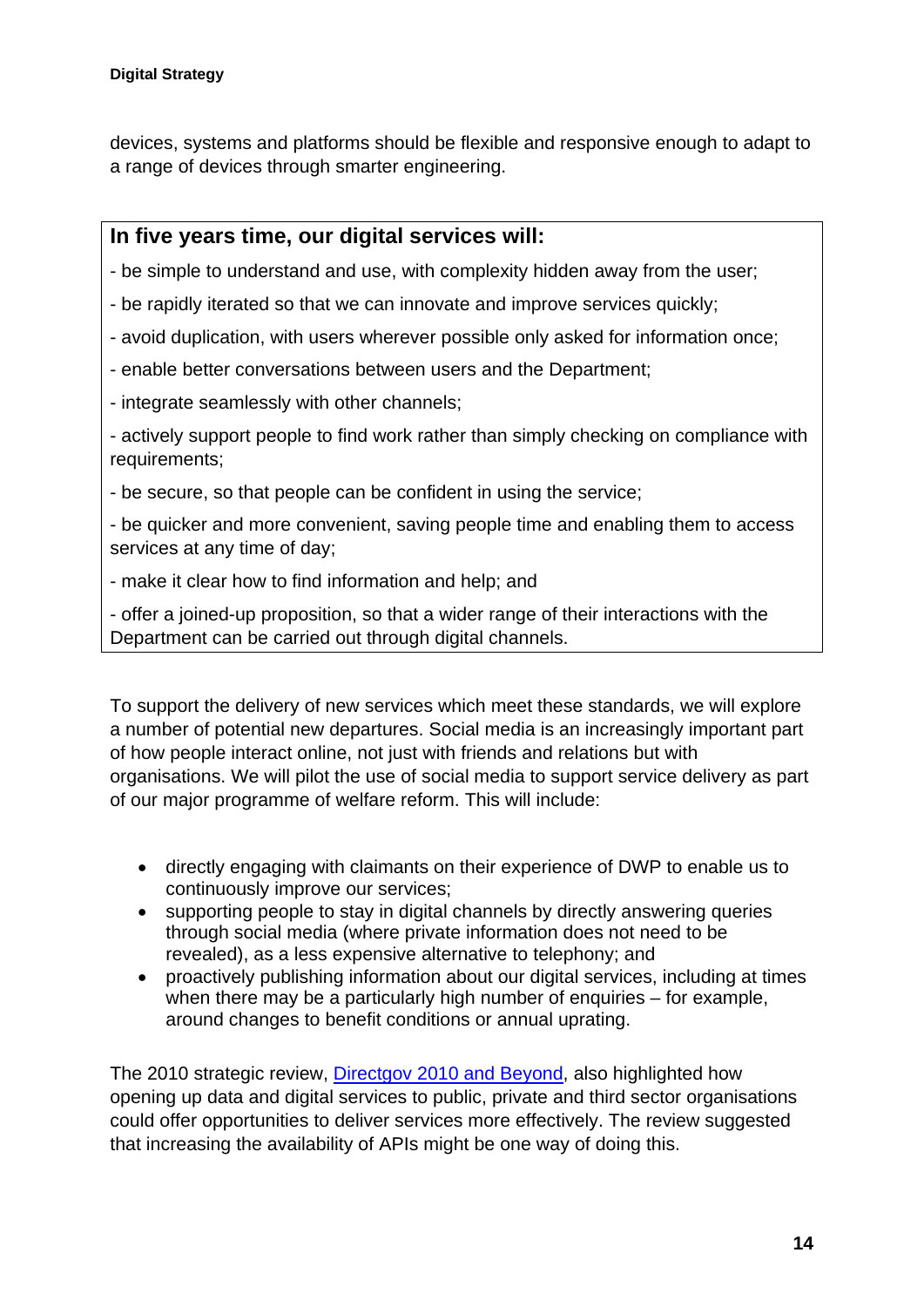#### **What is an API?**

Almost all software has to interact with other software to carry out basic functions (for example, copying text from a Microsoft Word document to an email requires the two programmes to 'talk to each other'). Application Programming Interfaces (APIs) enable this communication to happen. An API is like a gateway built into a program: it specifies the password or set of actions needed to access certain parts of the program. APIs can therefore be used to open software and enable third parties to access a program's data or services in a controlled way.

DWP already uses more than 200 APIs, and is continuously developing more. Examples include the Blue Badge scheme, where an API allows software to match a customer's name and National Insurance number to DWP data However, most are used internally. Other government departments are already using APIs with external partners to provide a simpler and more integrated user experience. For example, tax self-assessment forms are built into many accountancy software packages using an API, with data feeding directly into HMRC's systems.

There are two broad areas of opportunity for DWP to potentially improve the user experience: allowing third parties to access DWP data or allowing third parties to add to DWP databases, subject to legal considerations. Two examples of how this might be used could be:

#### **Allowing third parties to access DWP data**

Some charities are frequently asked for advice about why DWP has responded to a benefit claim in particular way. Currently, charities have to request the information they need on a case-by-case basis. Sharing this kind of data via an API would automate this process, potentially saving time and money for the charity and DWP, and offering a quicker service to the claimant.

#### **Allowing third parties to add to DWP databases**

GPs regularly need to send medical information to DWP. Using an API to enable doctors to send information automatically to DWP systems could make this process more efficient, speeding up the receipt of information, and reducing costs for both the NHS and DWP.

We will carry out a scoping exercise to see where there may be opportunities offered by APIs, and what demand there would be from third parties.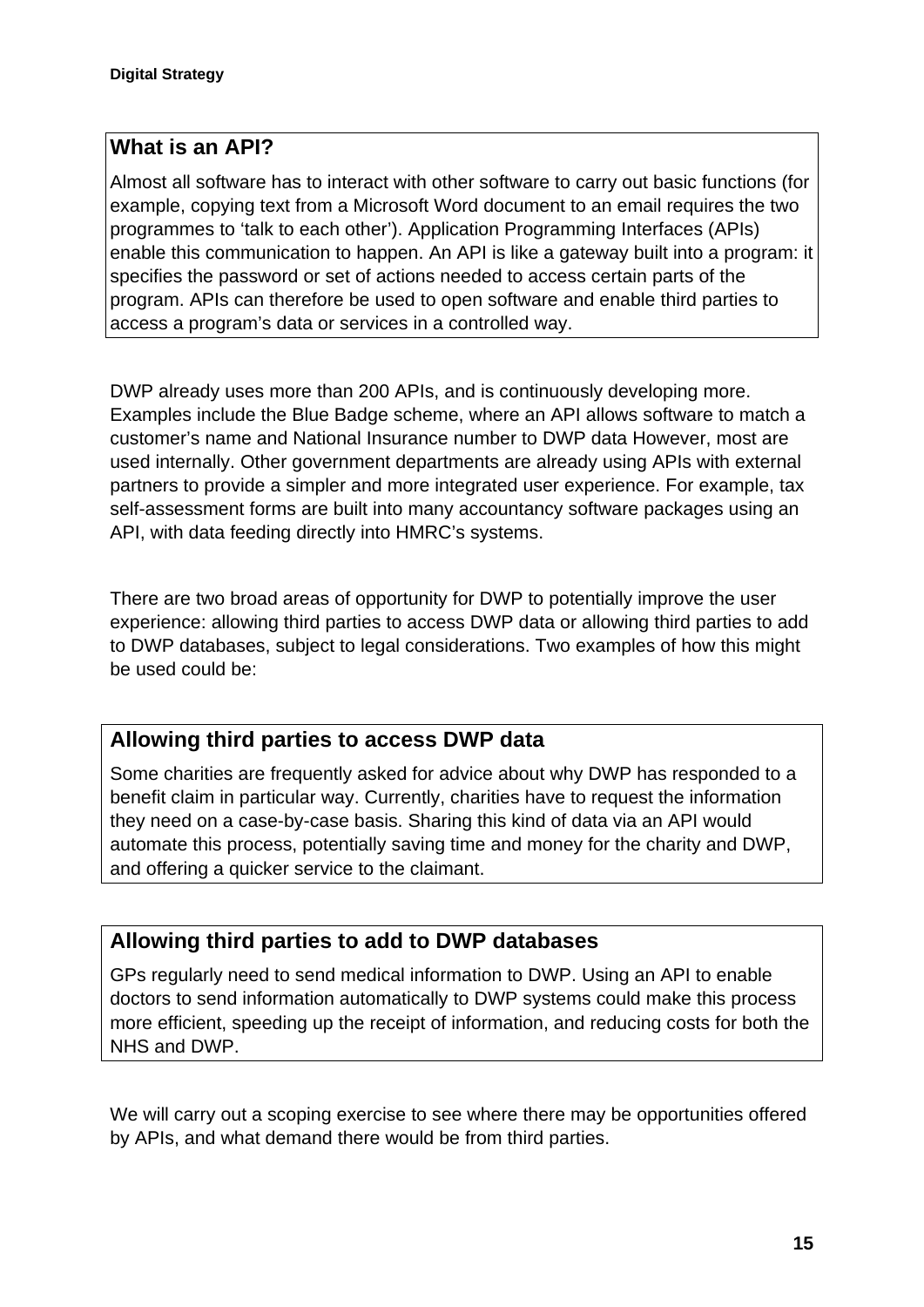We will also look to provide content where users are, where this is the most effective way of delivering. For example, we have recently launched the **Sorting Out** [Separation web app](http://www.cmoptions.org/en/sortingoutseparation/index.asp) which aims to help separated parents work together to achieve the best outcomes for their children. This will enable the service to be embedded in other websites to ensure that advice and guidance, such as maintenance calculators and tips on co-parenting, are available to people through sites they use regularly.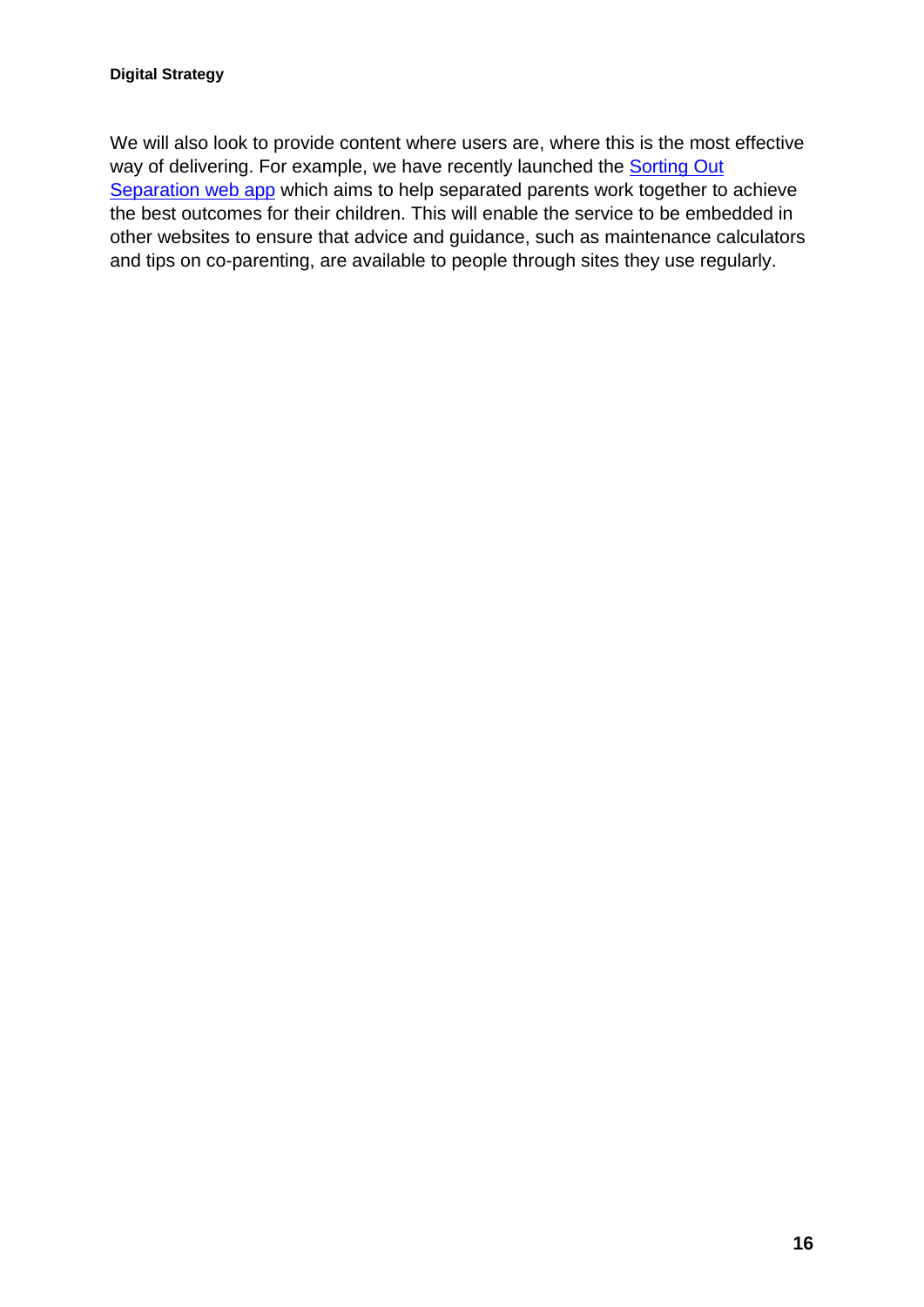## <span id="page-16-0"></span>5 Delivering high quality digital services

We need to design high quality services people prefer, starting with three exemplars: UC, PIP and Carer's Allowance



To ensure that we deliver high quality digital services, we need to work differently. The introduction of Universal Credit, Personal Independence Payment and a new prototype e-service for Carer's Allowance will be the first exemplars of this new approach.

One of the major barriers to moving services online in the past has been the time it took and amount it cost to develop new services. New ways of working, as set out in the Government ICT and Digital Strategies, are now enabling increasingly rapid development of new systems, rather than the frustratingly slow progress of the past.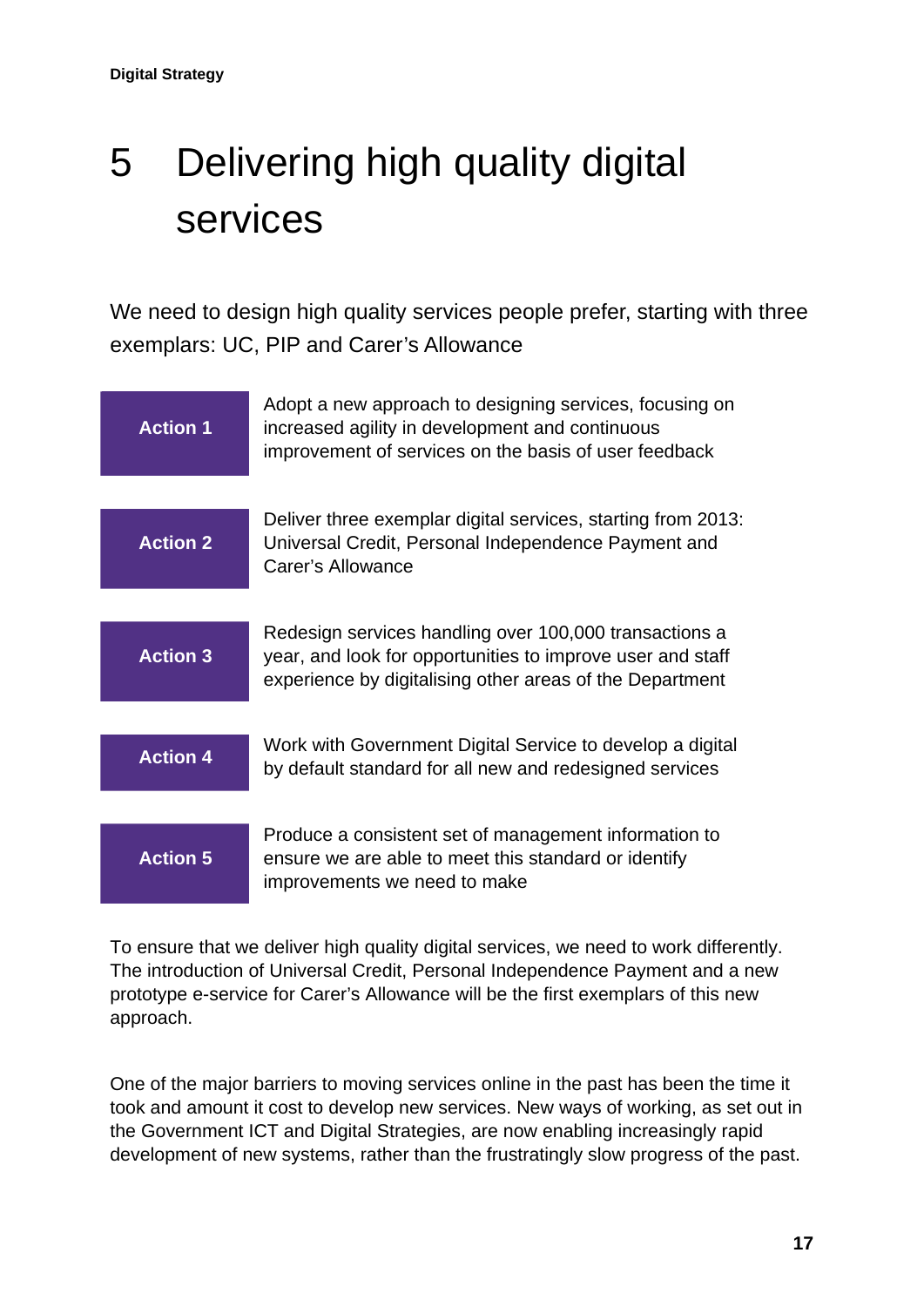This approach involves breaking systems down into component parts and building simple working models which we can then trial with users and scale up incrementally. To support this process, we need to ensure we have the in-house expertise to assess the complexity of future developments, and in some cases to develop and manage systems.

When buying in expertise from the market we will work with a wide range of suppliers including more small and medium-sized companies. We will contract for flexible services that can be implemented, scaled and changed quickly, and we will focus our providers on delivering better value, higher quality services focused on the needs of users. Wherever possible, we will look to use common technology platforms and work with other departments to develop joint services.

After this initial build we need to make sure that we are able to continuously improve services. We will work with the Government Digital Service to develop a clear Digital by Default service standard, which will define what is considered high quality for new or redesigned services. This standard will cover factors such as:

- uptake;
- cost per transaction;
- transaction success rates;
- user satisfaction;
- operational capability;
- design;
- development and technology; and
- legality, security and resilience.

To ensure we are able to meet this standard, or identify improvements we need to make to do so, we will produce a consistent set of management information wherever systems allow, and ensure that new systems are built with the ability to produce this information in mind. Section 9 sets out the need for experienced and skilled managers to have the power to improve services on the basis of this management information and feedback from users.

Learning from these three initial exemplar projects will be carried forward into future programmes, such as our State Pension reforms which will begin during the next Parliament. As part of the Spending Review process we will look at our other major transactional services – those with more than 100,000 transactions a year, such as bereavement benefits or Attendance Allowance – and establish a roadmap for further digitalisation.

We will also look at what part digital can play in other areas such as the Department's interactions with its delivery partners, supporting functions like debt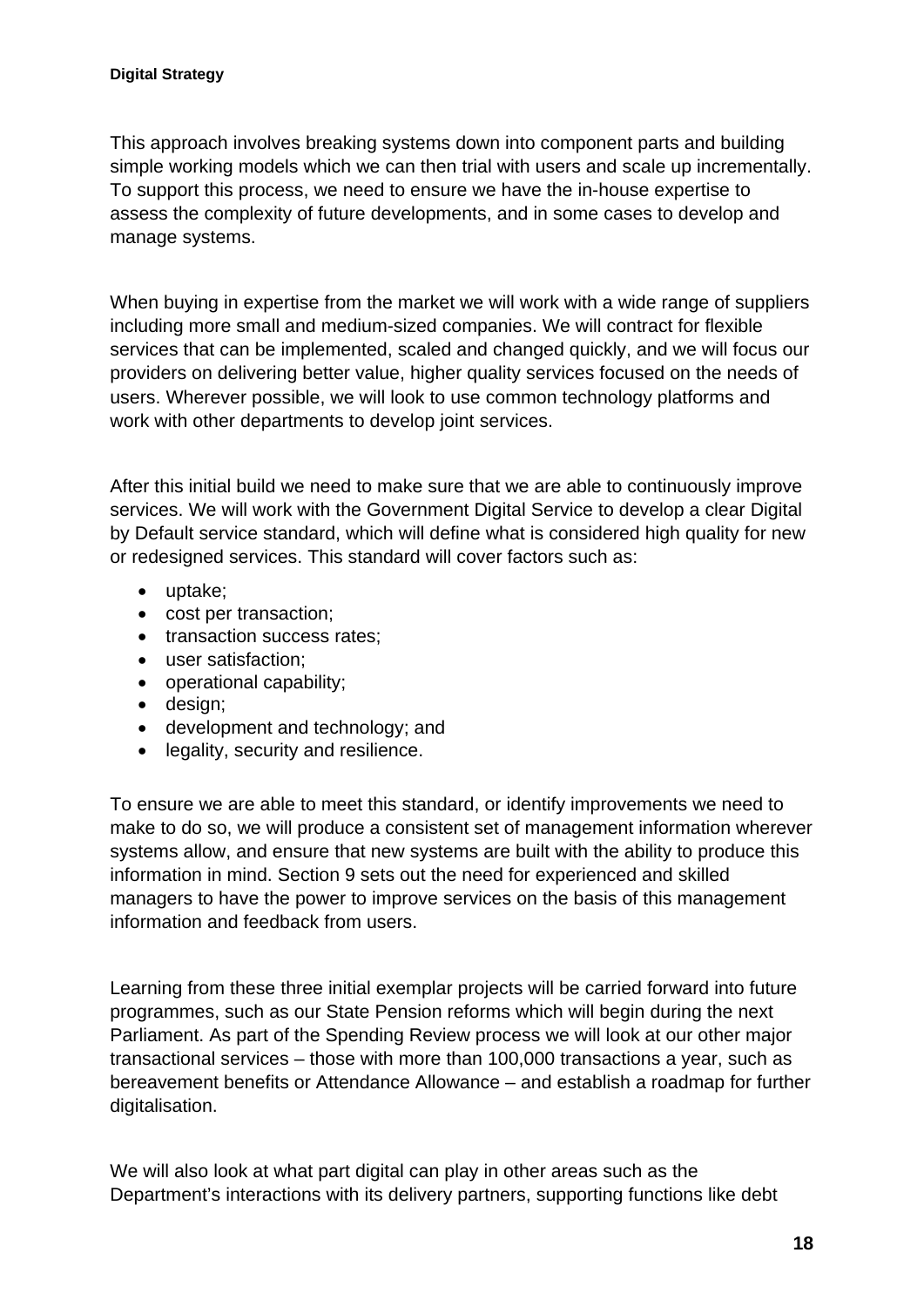management, and new areas like work-related requirements for people in work under Universal Credit.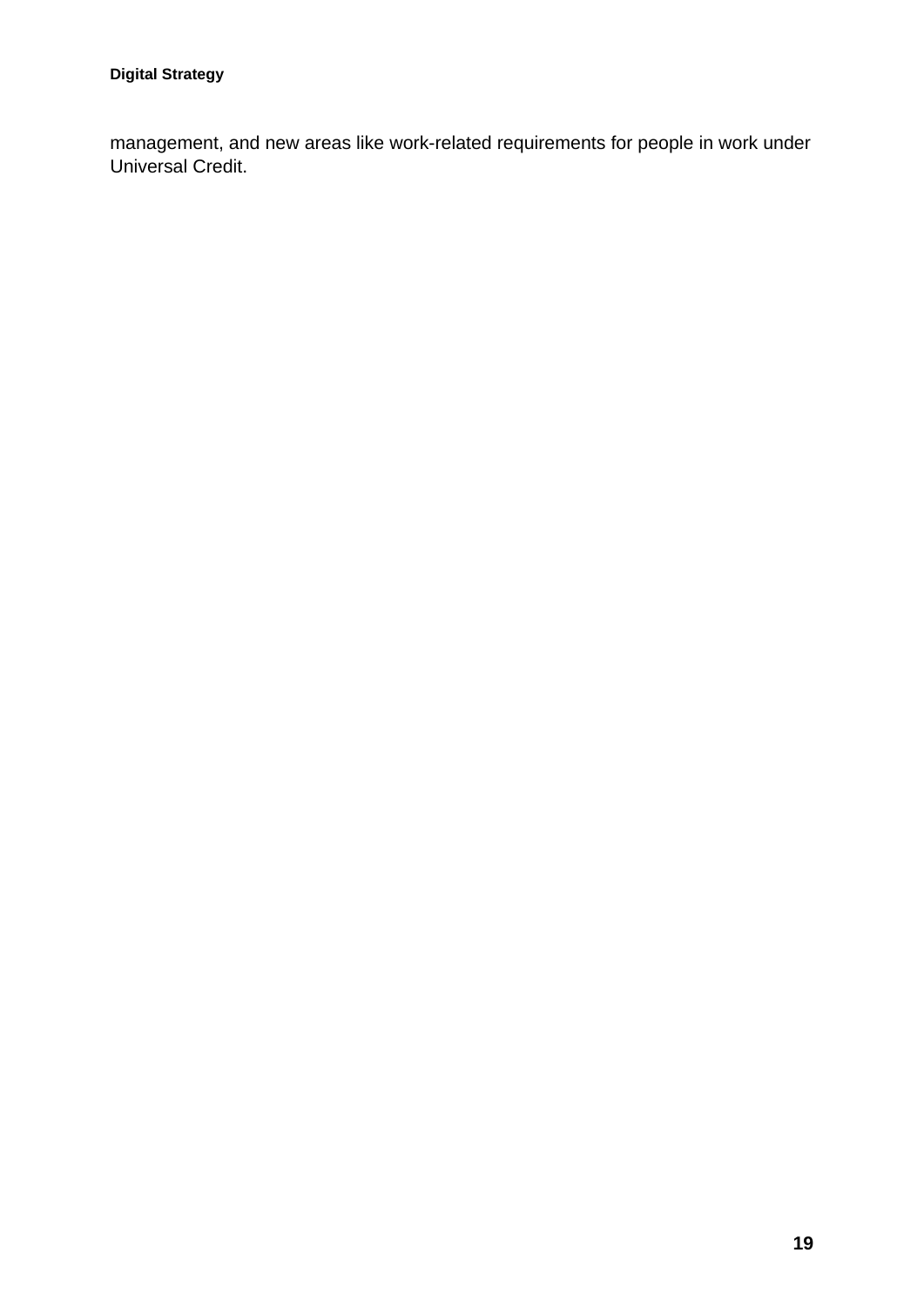## <span id="page-19-0"></span>6 Supporting people to use our services

We will support people to get online and to use our services – making sure that everyone can access what they're entitled to



Around a quarter of people who are already online do not use digital services. In addition, a significant proportion of people are not online at all – and this is particularly true of our customers and claimants. And of these, a small number may never be.

For the group of people who currently *could* interact with DWP online but choose not to, we will drive take up by providing higher quality services and explaining clearly the benefits of these services. Our telephony and face-to-face services will signpost people to the digital service wherever one is available and increasingly help people to use the digital service where they are having difficulties. These channels will also provide a safety net for those who cannot use digital services, even with support.

#### **Increased support for people using JSA Online**

Since May 2012, we have been offering increased support through telephony and jobcentres to help people to use JSA Online. Staff are helping claimants to find free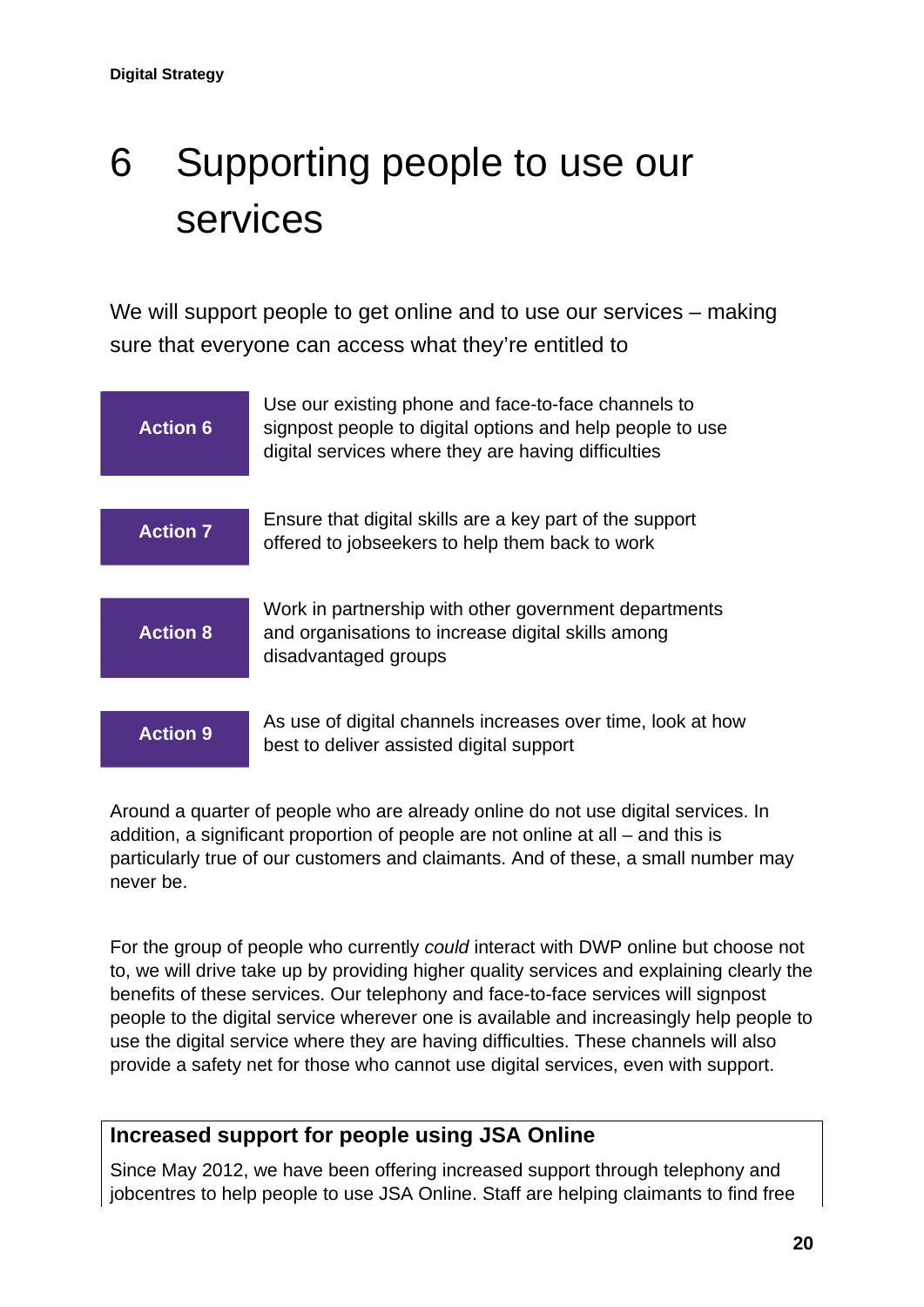internet access in their local area, supporting people to use the site and explaining the benefits of using the online channel. Take up of JSA Online has increased rapidly over this period.

Insert graph showing increasing take up.

The Government Assisted Digital paper, published alongside departmental digital strategies, sets out a consistent approach to providing services to people who have rarely or never been online. Anyone who really needs support through other channels will be able to access a service face-to-face, by phone or in another appropriate nondigital way.

Initially, for many of DWP's services the requirement for assisted digital services will be particularly high, as digital exclusion is higher among our customers and claimants. This assisted digital support will be delivered in-house by frontline staff when Universal Credit and Personal Independence Payment launch in 2013.

However, over time we expect that the need for other channels will generally diminish as the demand for digital services increases. We will look to close existing channels as demand decreases, since we will need resources for other work, including helping those in low paid work increase their earnings, and decrease their dependence on Universal Credit.

Where residual non-digital services are needed for a small number of people who cannot interact online, we will look with other Government Departments who will have the same business need, at the best way to supply this support. This may well require us to work through others, better placed to engage with those who need this support. To ensure that assisted digital provision is of a consistent standard across government, we will work with the Government Digital Service to deliver a service standard, and a common model for procurement, if external provision offers the best value for money.

While we anticipate that the demand for other channels will decrease naturally over time and as services improve, it is important that wherever possible we tackle digital exclusion by supporting people who currently do not use the internet to get online.

For most people, we believe that delivering our services through digital channels is more effective and efficient, and that helping people to use government services can be a gateway to much wider benefits, particularly for our customers and claimants.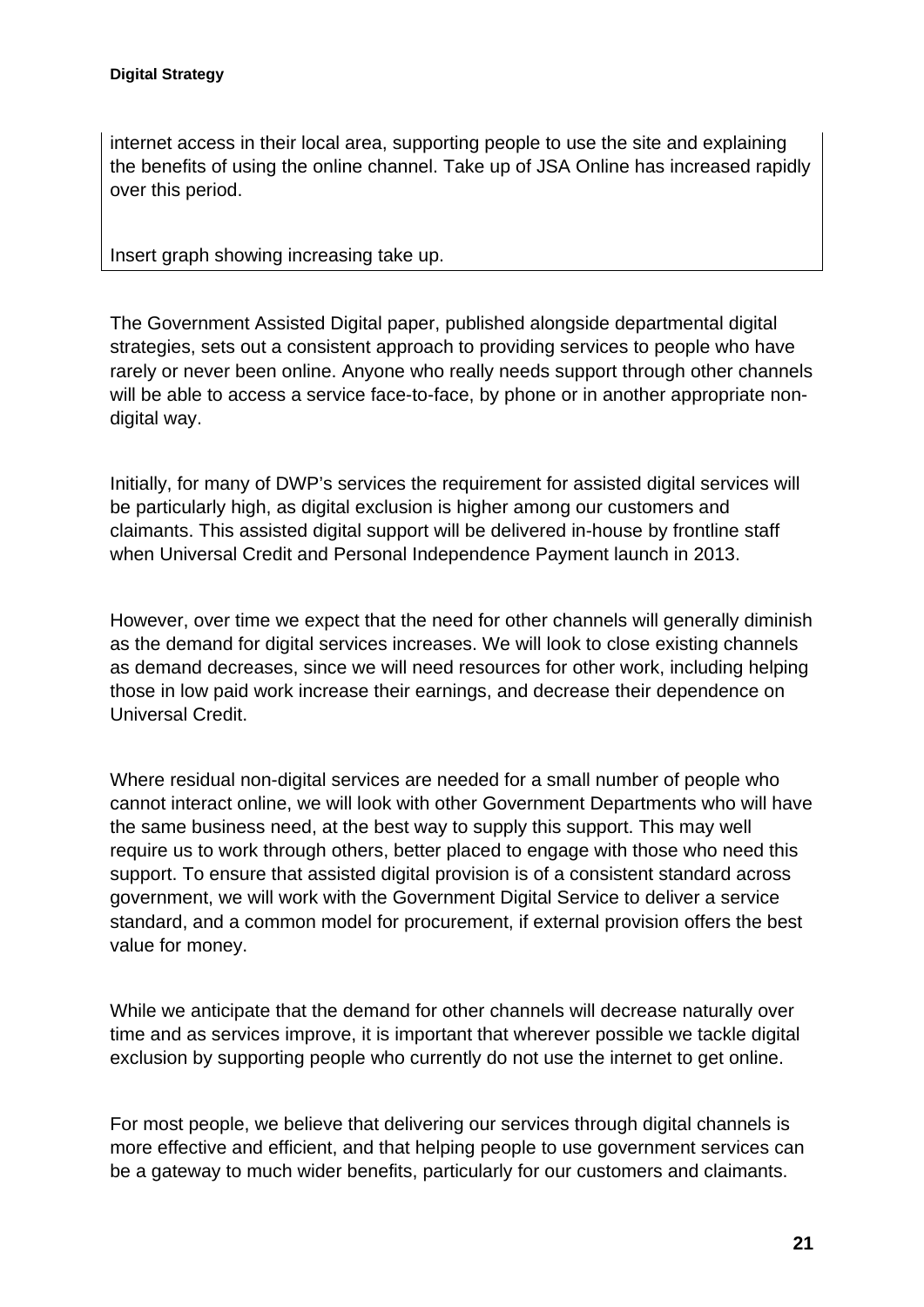#### **Digital Strategy**

And we will only be able realise savings fully if the need for the safety net diminishes to the extent that other channels can be reduced or shut down.

"For the most disadvantaged people in the country, government digital services is such a massive lever (to help them get online)." **Martha Lane Fox**

Our jobcentres have a vital role in supporting people to use our digital services. The face-to-face contact we have with jobseekers at least fortnightly gives us a unique opportunity to upskill people and provide hands-on support. Over the last year we have introduced computers into local offices for claimants to use with support from advisers; more than 2,000 devices have now been installed.

We are carrying out a 'proof of concept' for a model office of the future to demonstrate how a truly digital-based jobcentre might look. The aim of this pilot is to create an interactive environment where claimants are helped to access services themselves digitally and where the labour market is wrapped around the claimant. We will look to see whether we can improve user experience and increase digital skills through proposals such as open-access WiFi, touchscreen self-service terminals for claimants and the use of videos and wall-mounted display monitors. We will also look to streamline the experience for staff through improved staff desktops, self check-in for appointments and improved display of information and data. As part of this pilot, claimants without an email address will be referred within the first week of their claim to basic IT skills training; those with an email address will be supported to build an electronic CV and set up jobsearches on Universal Jobmatch.

The introduction of Universal Jobmatch, which will become the key engagement tool between advisers and claimants, will also allow us to more easily identify jobseekers who are lacking digital skills. Where gaps are identified, claimants will be expected to take up help to address these as part of the package of back-to-work support they receive. As part of the process of introducing Universal Credit, we are running pilots with 12 local authorities to explore how they can support claimants in a number of ways, including by helping to develop skills.

#### **'Jobsearch Goes Digital' sessions**

Since January, Cwmbran Jobcentre has run regular group sessions for claimants offering help to develop the digital skills they need to look for work in the modern labour market. Anyone who needs further help is offered a one-to-one appointment with their Personal Adviser or with a careers adviser.

For jobseekers, this kind of approach is possible because of the requirement for at least fortnightly face-to-face contact. We will need to give particular consideration to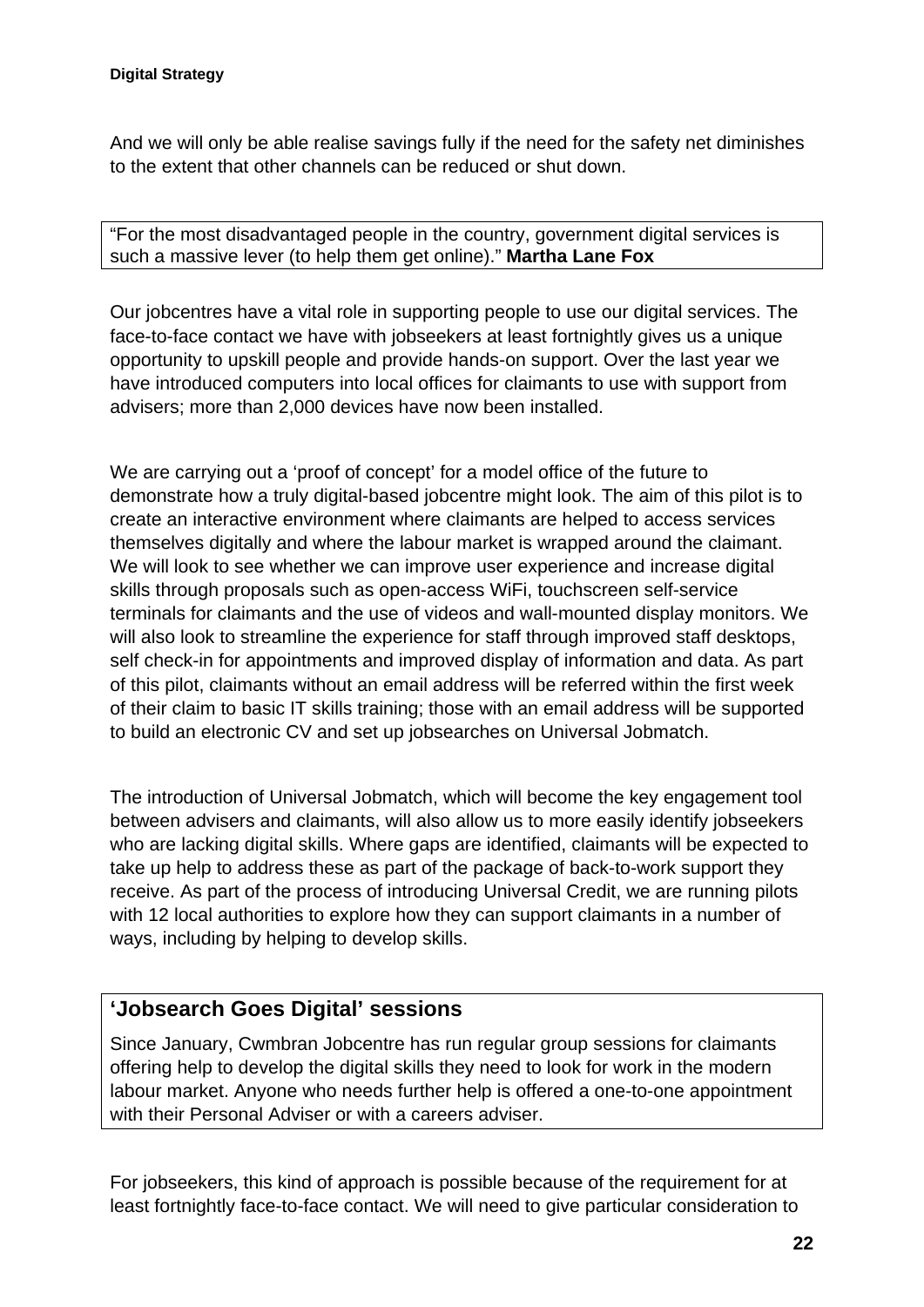how to support other groups of our customers and claimants, such as disabled people and older people, who we may not see as regularly, particularly if we currently deal with them mainly by post or phone. To make sure that as many as people as possible can use them we will ensure that our digital services meet all the necessary accessibility standards.

We will also work in partnership with other government departments and organisations such as Digital Unite, Go ON and UK Online Centres to increase people's basic digital skills. And we will consider how best to support people who might need help in their own homes, if they are unable to access libraries or UK Online Centres.

#### **Age Action Alliance**

The Age Action Alliance digital inclusion group was set up with the aim of supporting older people to access and use digital technology. The group brings together a wide range of influential organisations including Digital Unite, Microsoft, Which and Ofcom. Projects include looking to establish a framework of Digital Champions in every community, establishing a nationally-recognised 'digital mentor' qualification, and sharing free resources for digital learning.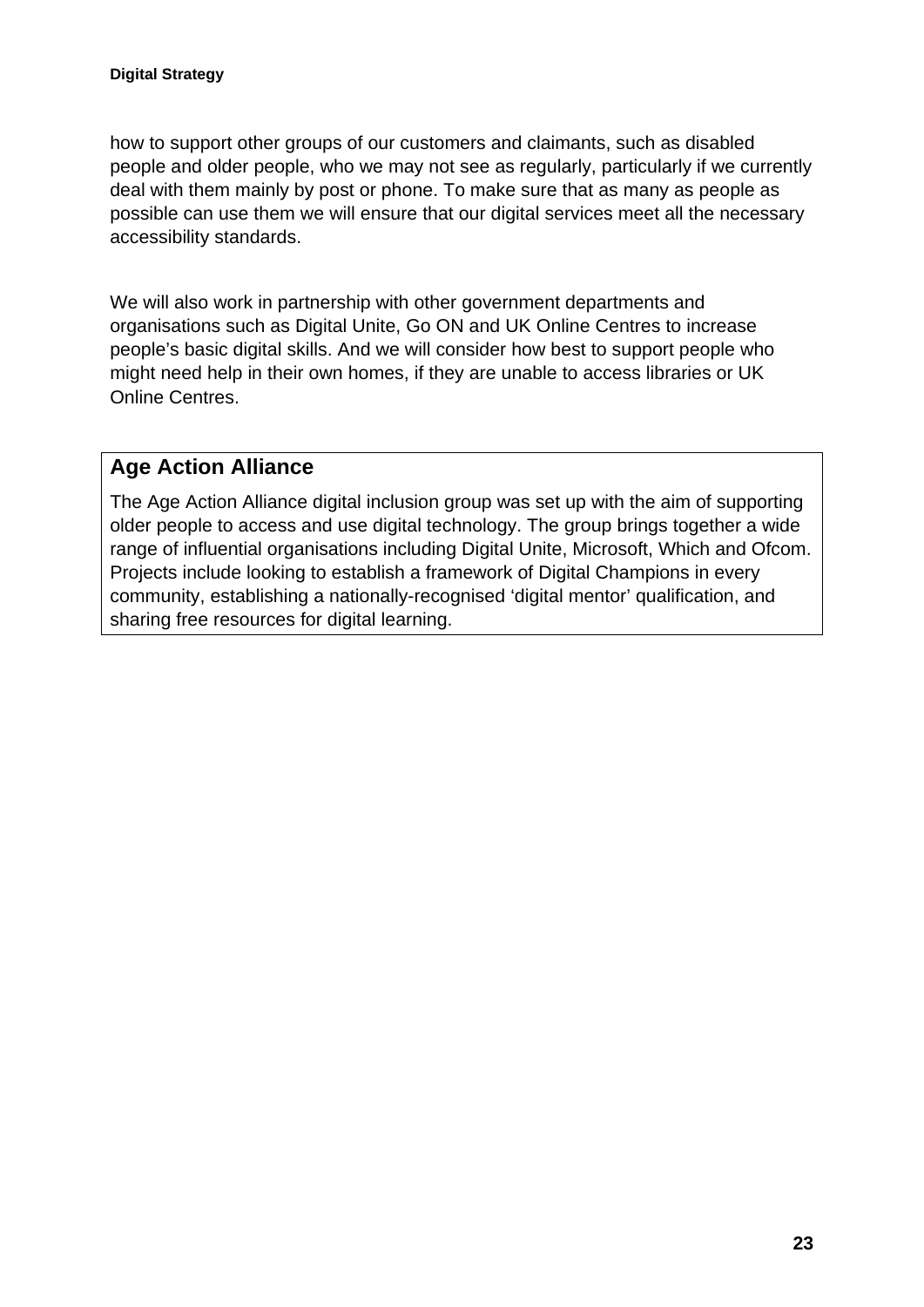## <span id="page-23-0"></span>7 Changing the way we make policy

Digital means policymakers can engage more and earlier with a wider range of voices

| <b>Action 10</b> | Ensure that policymakers and delivery experts work closely<br>together to design digital services built around user insight        |
|------------------|------------------------------------------------------------------------------------------------------------------------------------|
| <b>Action 11</b> | Use digital channels to engage with a wider range of views<br>and expertise, integrating online tools with non-digital<br>channels |

The Government has recognised that high quality policymaking means engaging early with the public and other organisations. The increasing prevalence of digital technology and new ways of designing services present particular challenges and opportunities for policymakers.

Policymaking has traditionally followed a linear process with policy often developed and passed into legislation before service design begins. Consultation with the public and outside organisations has tended to follow a similar pattern; the Government publishes a paper setting out options which it seeks views on within a set period, before publishing a formal response. Digital channels offer the opportunity to adopt new approaches to policy development and consultation.

In developing exemplar services such as Universal Credit and Personal Independence Payment, policymakers and delivery experts are working in an integrated way to design a service built around user needs, rather than a policy in isolation. We will embed this approach in future changes and ensure that policymakers have the digital skills necessary to understand how new services are developed. As well as ensuring an intuitive user experience, this will also allow us to make sure that the policy aims can be delivered effectively in practice.

The [Civil Service Reform Plan](http://resources.civilservice.gov.uk/wp-content/uploads/2012/06/Civil-Service-Reform-Plan-acc-final.pdf) highlighted the need for a more open approach to policymaking, drawing on a wider range of views and expertise. Government departments are already using digital channels for engagement in a range of ways – such as engaging with the wider public through social media like Twitter, publishing commentable versions of policy publications and Bills, and setting up conversation platforms to engage with special interest groups.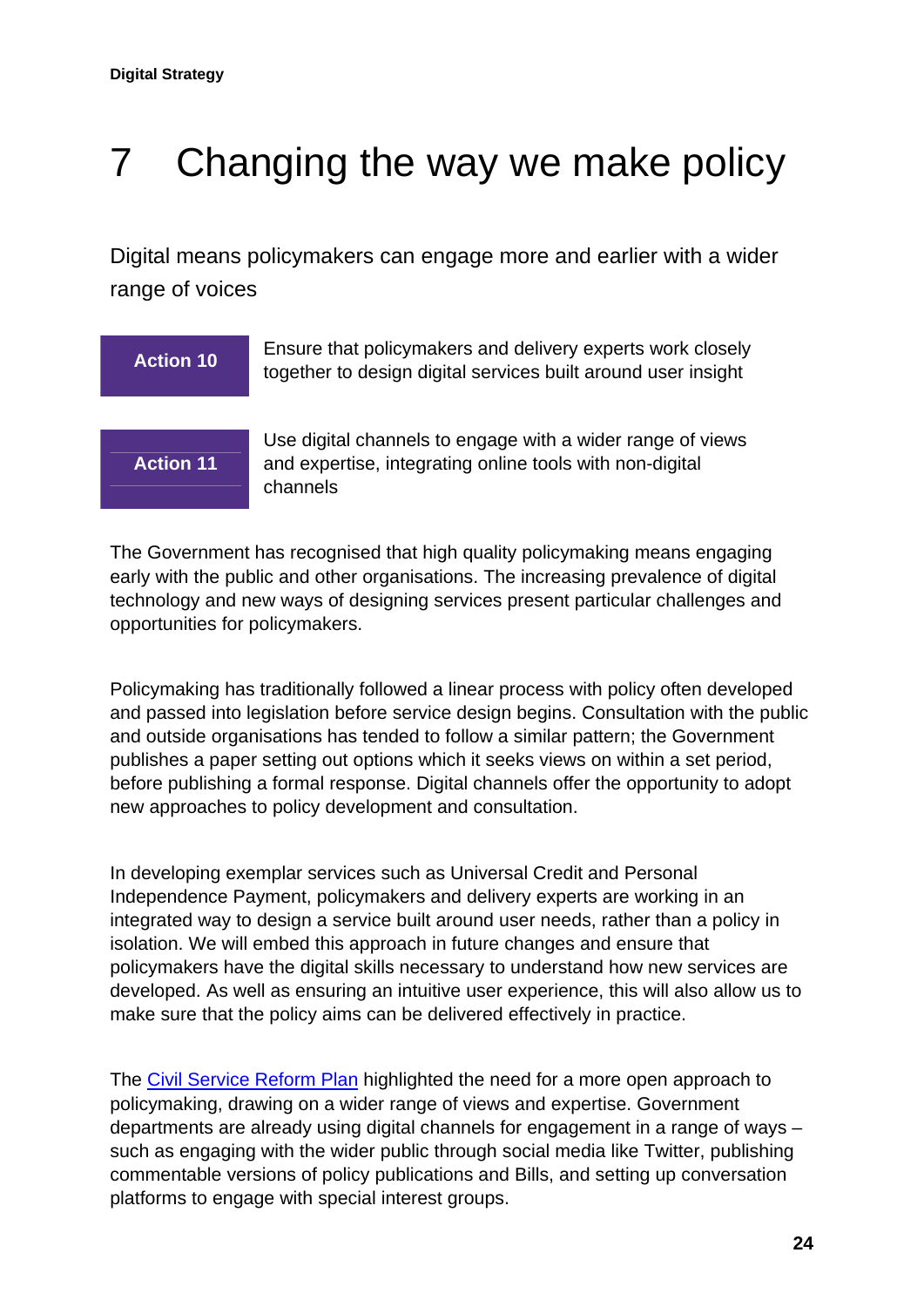DWP has already used commentable documents and interactive consultations in a [number of cases.](https://interactive.dwp.gov.uk/) We will build on this experience to ensure we use a wide range of engagement tools as part of upcoming consultations, drawing on the toolkit developed by the Government Digital Service. We will integrate online policy-making tools with non-digital channels to ensure that no-one is excluded from inputting into the consultation process. As well as using digital channels for formal engagement we will look to embed these in the everyday policymaking process so that policies can be developed taking into account the widest range of views possible.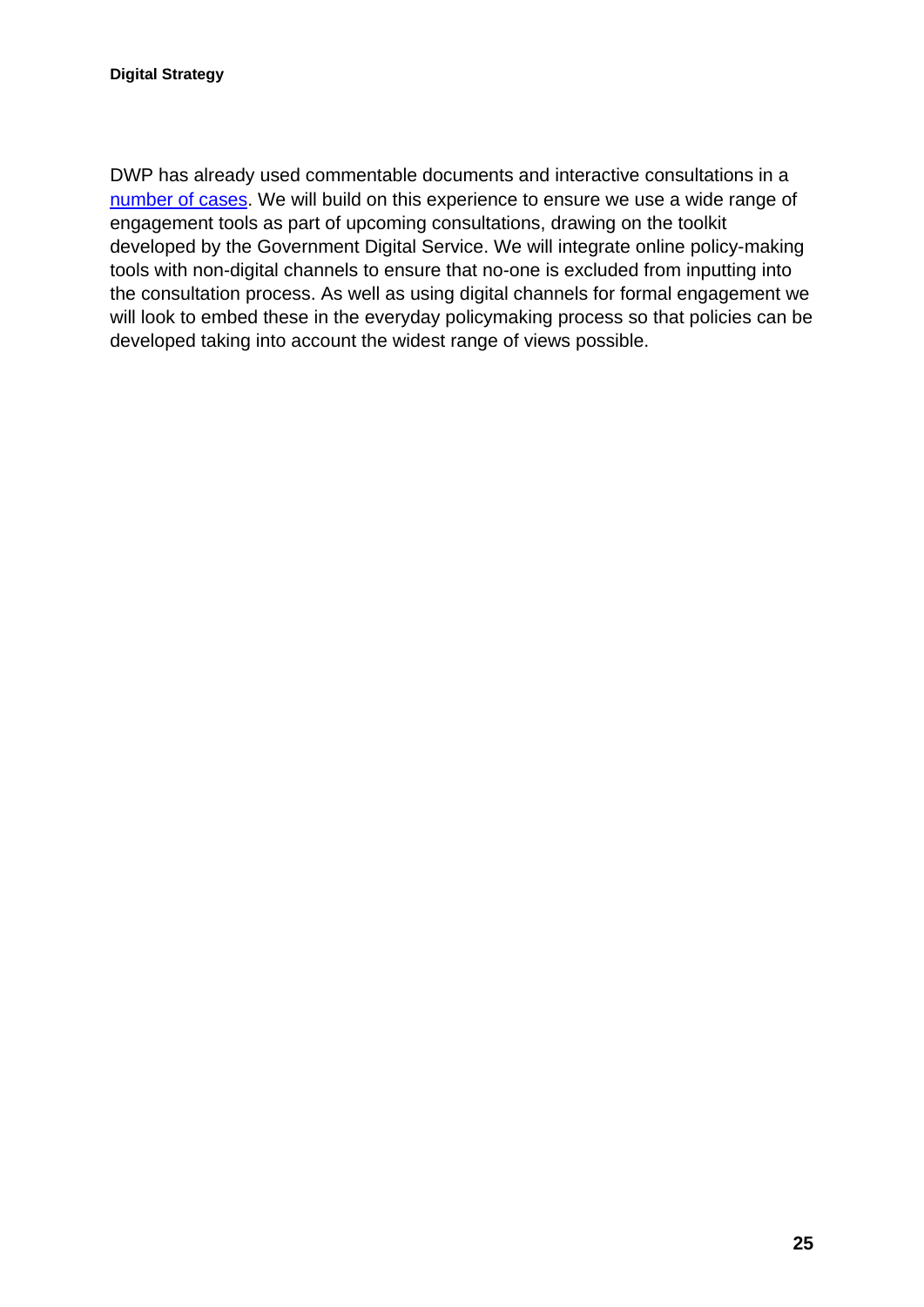### <span id="page-25-0"></span>8 Transforming how we work

We need to change to become a digital business – from the frontline up to senior leaders

| <b>Action 12</b> | Appoint a board level digital champion to co-ordinate and<br>direct the digital agenda across the Department                                                    |
|------------------|-----------------------------------------------------------------------------------------------------------------------------------------------------------------|
| <b>Action 13</b> | Ensure skilled and experienced managers are in place with<br>clear accountability for the quality and take up of digital<br>services                            |
| <b>Action 14</b> | Identify any gaps in the Department's technical capabilities<br>around digital and address these through external<br>recruitment and internal development       |
| <b>Action 15</b> | Ensure that all staff, particularly on the frontline, have the<br>digital skills and knowledge needed to undertake changing<br>job roles                        |
| <b>Action 16</b> | Change legislation or internal processes which prevent<br>services from being delivered online, and build in flexibility<br>to allow for continuous improvement |

To function effectively we need to ensure that we have the right culture and capabilities in place across the organisation. The Department has made some progress along this road but there is more to do.

We will ensure that we have an effective board-level champion for digital by appointing a Digital Leader to co-ordinate and direct the digital agenda across the Department, and oversee delivery of the roadmap for moving DWP services online over the course of the next Spending Review.

Aside from the formal Digital Leader role, we are working more widely with leaders across the Department to ensure that they are have the capabilities to drive digital innovation and improve the quality of delivery.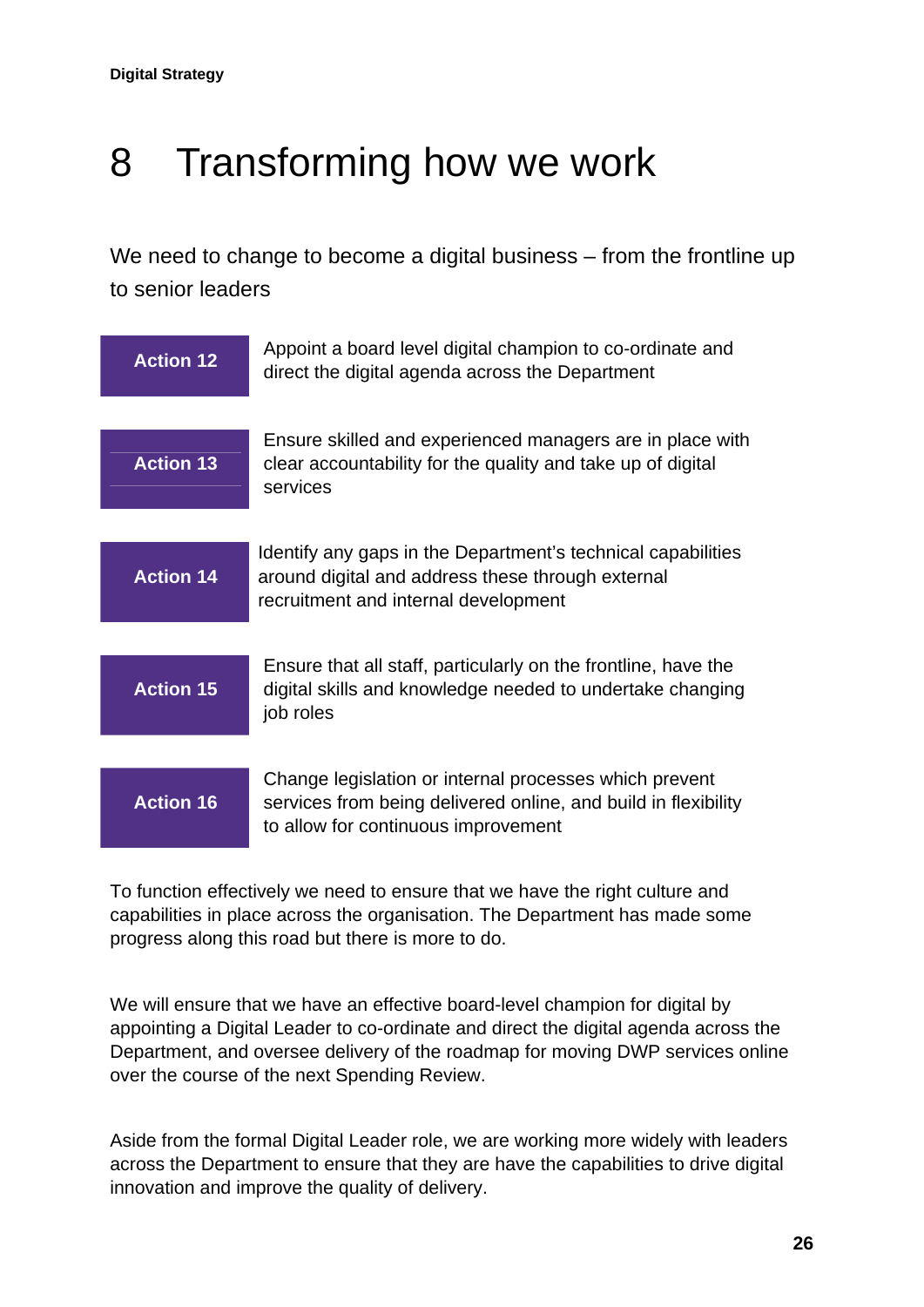We will ensure that the structure of the Department supports the development of high quality services. For new and redesigned services, we need to ensure that skilled and experienced managers are in place with clear accountability for the quality and take up of digital services. These managers will need to be empowered to continuously improve those services on the basis of user feedback and analytics, to ensure that their service meets the Digital by Default Service Standard.

For services which are delivered across a variety of different channels, such as Universal Credit, we will consider how best to allocate accountabilities to ensure clear 'lines of sight' and ownership of digital channels.

And we need to ensure we have the technical skills in place to be able to develop services effectively in-house – or to commission effectively from outside the Department, with a focus on users and the ability to improve continuously built into contracts. We will carry out a detailed assessment of our digital capabilities at all levels, looking at areas such as product management and procurement, to identify where gaps exist currently. We will then look to procure and hire effectively to fill these gaps.

As well as technical skills, a seachange in the Department's culture is needed to ensure that staff, particularly on the frontline, are equipped properly with the digital skills, knowledge and behaviours they need to be able to undertake changing job roles. Communications, learning and development, and leadership are key to meeting this challenge. We will ensure that these plans align with the broader Civil Service capability plans set out by the Cabinet Office.

Staff at all levels need to be able to explain and advocate for our services effectively. We know that some of our people have much stronger digital skills than others. We will ensure that throughout the Department all staff develop a core digital literacy, and improve their digital confidence. The importance of digital will need to be recognised in objectives and appraisals. Through our community volunteering programme, Community 10,000, we will support to get involved in tackling digital exclusion at a local level.

#### **Community 10,000**

As part of the BBC's First Click campaign members of staff from DWP volunteered to act as coaches for beginners computer courses targeted at the over-55s. Coaches helped people with varying levels of digital skills to build their confidence and knowledge.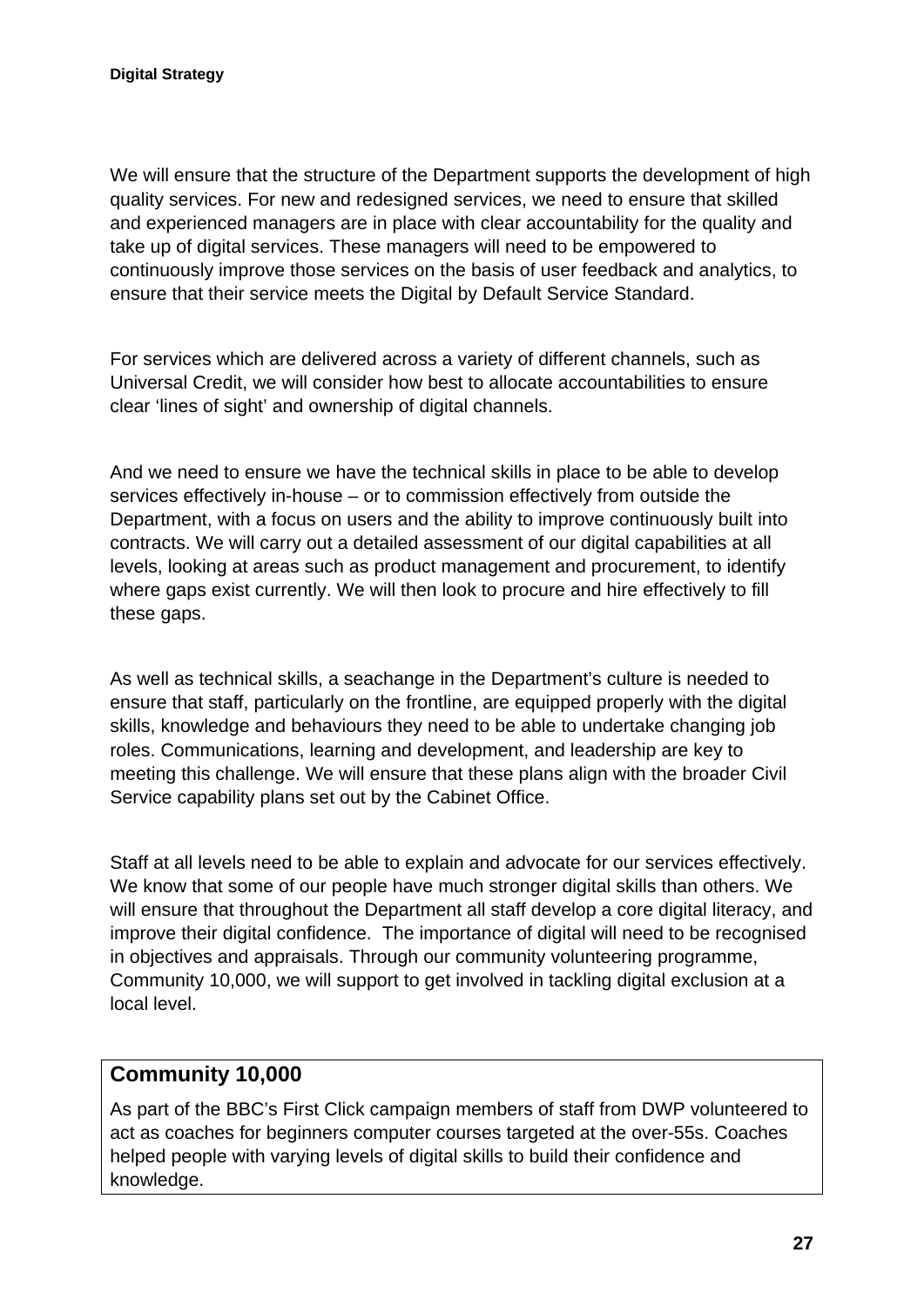We will also need to increase engagement with and enthusiasm for digital services across the Department. DWP already has a network of nearly 700 digital champions across the business to promote the use of digital services. However, the digital champion role is still a largely informal one, with volunteers taking on the role alongside other responsibilities. We will review the role of these digital champions to ensure they are empowered to drive change at a local level, guided by clear leadership from senior levels. As part of this review, we will consider the objectives of the digital champion network and how we gauge the effectiveness of champions.

Legislation and governance can also be barriers to moving services online. We are exploring whether there are particular blocks in existing legislation which would prevent digital delivery. Where these are identified, we will work with Cabinet Office to remove them, where possible. We will also look to make new legislation more flexible to allow for new ways of working. The legislation for Universal Credit attempted to allow for constant evolution of the service by including a general power to test new approaches with small groups of users. Wherever possible we will look to repeat this approach when bringing in new legislation.

#### **Universal Credit piloting powers**

Section 41 of the Welfare Reform Act 2012 allows for controlled pilots to test changes to the structure, design and delivery of Universal Credit. Pilots could be to test ways to make Universal Credit simpler to understand or administer; to more effectively help people obtain or remain in work; or to effect behavioural change amongst users. This power will ensure that we are able to continuously improve and evolve the system in response to user needs after Universal Credit is introduced.

Similarly, internal governance processes do not always allow for quick development or continuing iteration. In adopting a new approach to designing services, 'speed to market' is vitally important. We will adapt our processes to allow for the risks inherent in this kind of experimentation, and to enable us to stop development quickly when things do not work.

Internal rules can also discourage the use of digital technology to engage within the organisation and outside. We will ensure that there are clear guidelines on what is and is not acceptable, particularly around the use of social media, and then allow as much flexibility as possible around use.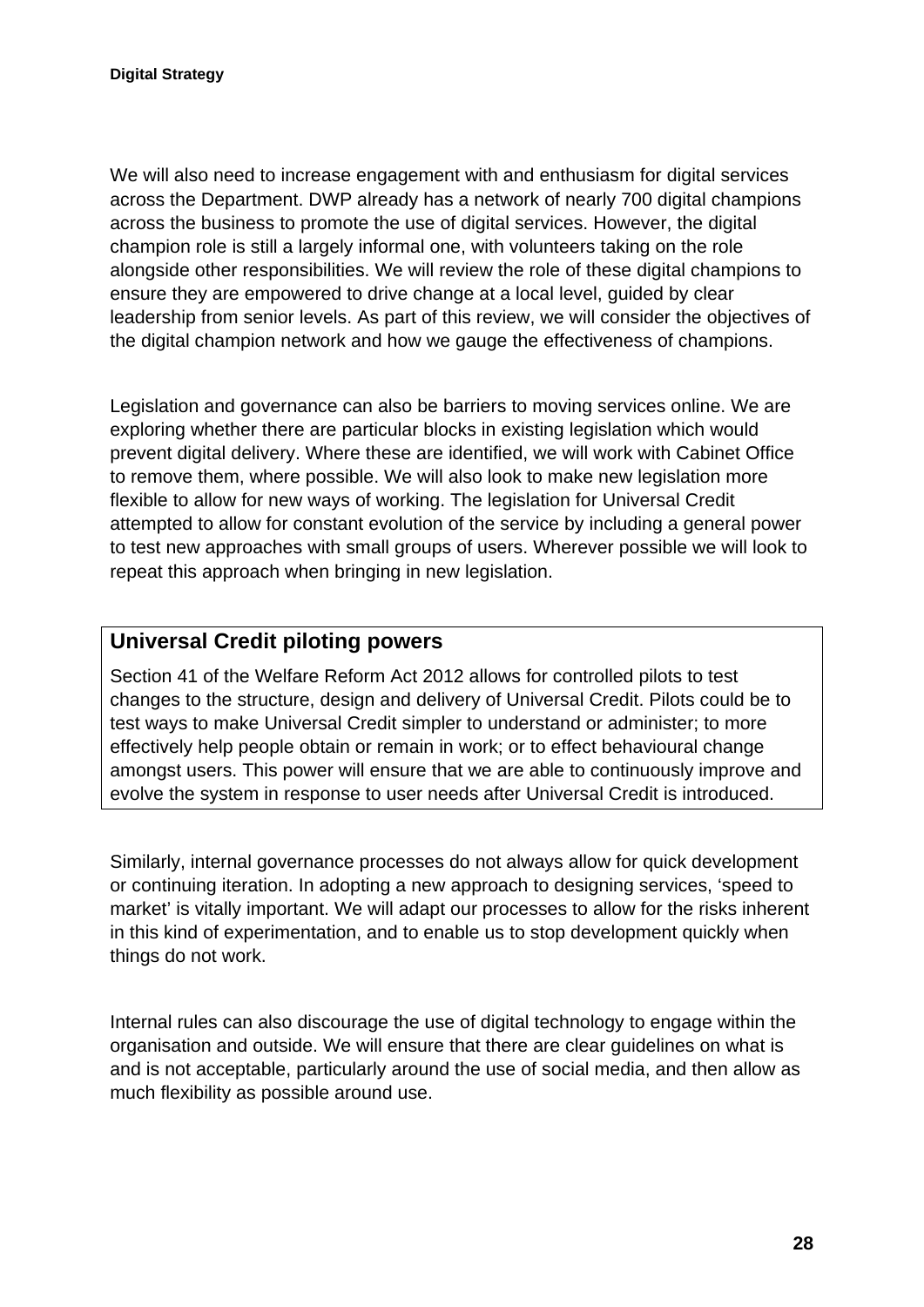## <span id="page-28-0"></span>9 Exemplar service 1: Universal **Credit**

### **9.1 Description of the new service**

Universal Credit will simplify the benefits system by bringing together a range of working age benefits into a single streamlined payment, affecting more than 12 million existing awards. As well as being easier for people to understand, the new Universal Credit system will improve work incentives and smooth the transition into work.

We are building Universal Credit to be the first truly digital welfare service. Once Universal Credit is fully rolled out, users will be able to make a claim, check details of payments, notify changes of circumstance and search for a job through a single account, making digital the primary channel for most working-age people to interact with the Department: we expect that at least 80 per cent of claimants will choose do so by 2017.

### **9.2 What digital services are available currently?**

Digital services for the benefits and tax credits replaced by Universal Credit are limited. As well as online claims for JSA, users can see information about their JSA, ESA or IS award through their personal benefit account at My Benefits Online. Housing Benefit is administered by individual local authorities, some of whom offer digital services, although coverage is patchy. No digital services are available for tax credits.

### **9.3 When will it be introduced?**

We will begin to introduce Universal Credit over the next year. To ensure that we are able to deliver this enormous package of reform safely we are live-testing Universal Credit extensively with users. From April 2013 a pathfinder will run with around 9,000 households in Greater Manchester and Cheshire to test the end-to-end system. We will continue to improve the system in response to user feedback. Once the rollout of Universal Credit is complete more than nine million households will have moved from existing benefits and tax credits.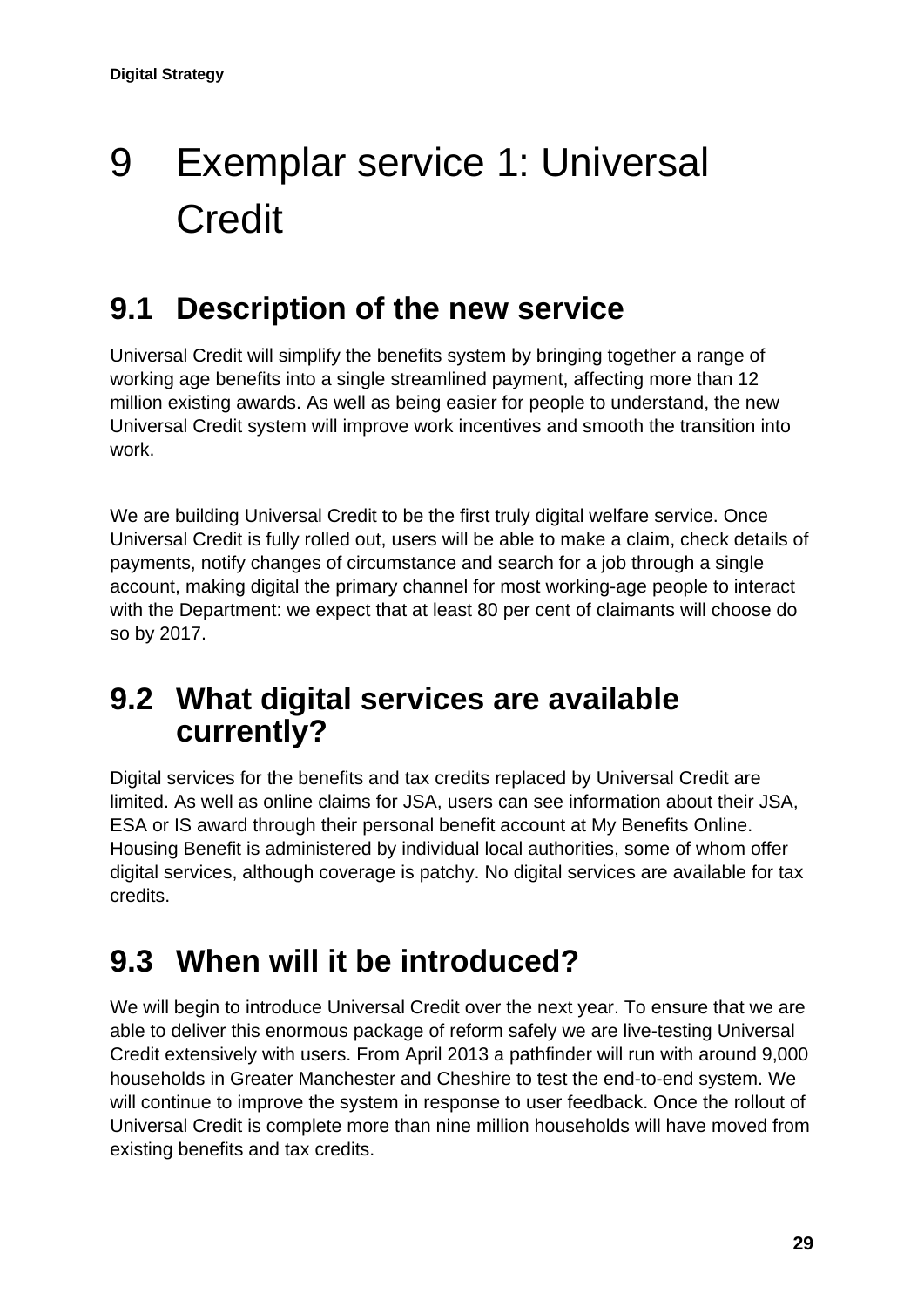We will ensure that lessons learnt from the introduction of Universal Credit are embedded into future projects, including the development of DWP's next two exemplar digital services.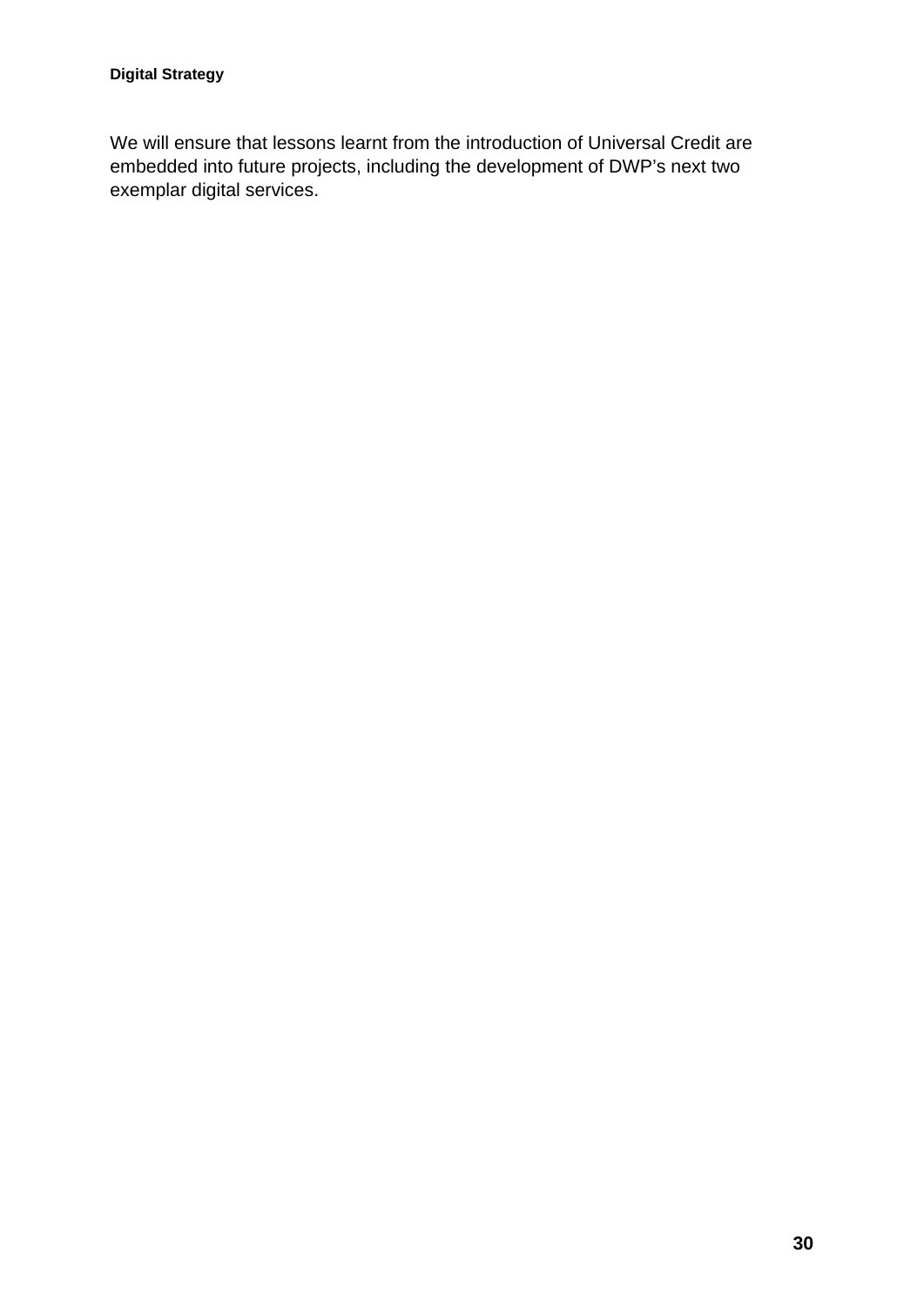## <span id="page-30-0"></span>10 Exemplar service 2: Personal Independence Payment

### **10.1 Description of the new service**

From 2013, Personal Independence Payment (PIP) will replace Disability Living Allowance for new claims from people aged between 16 and 64. PIP will be payable to people in or out of work to help towards some of the extra costs of ill health or disability. Most people will be asked to attend a face-to-face consultation with a health professional to assess the particular challenges they face.

The introduction of PIP offers an opportunity to work with disability organisations to redesign business processes and facilitate a move to digital. The service from day one will be predominantly telephony but we will be working closely with the Government Digital Service to develop an online service, learning the lessons from a controlled launch, with the intention of bringing this in as soon as possible after the launch of PIP.

### **10.2 What digital services are available currently?**

DLA currently has a very limited online service for new claims but this is not widely used; the vast majority of claims are currently taken by paper with occasional support over the phone.

### **10.3 When will it be introduced?**

From April 2013 the service will be introduced in a controlled start area and we will be using this period to test the robustness of the business processes before national roll out in June. From October 2013 around two millions existing recipients of DLA will start to move across to PIP.